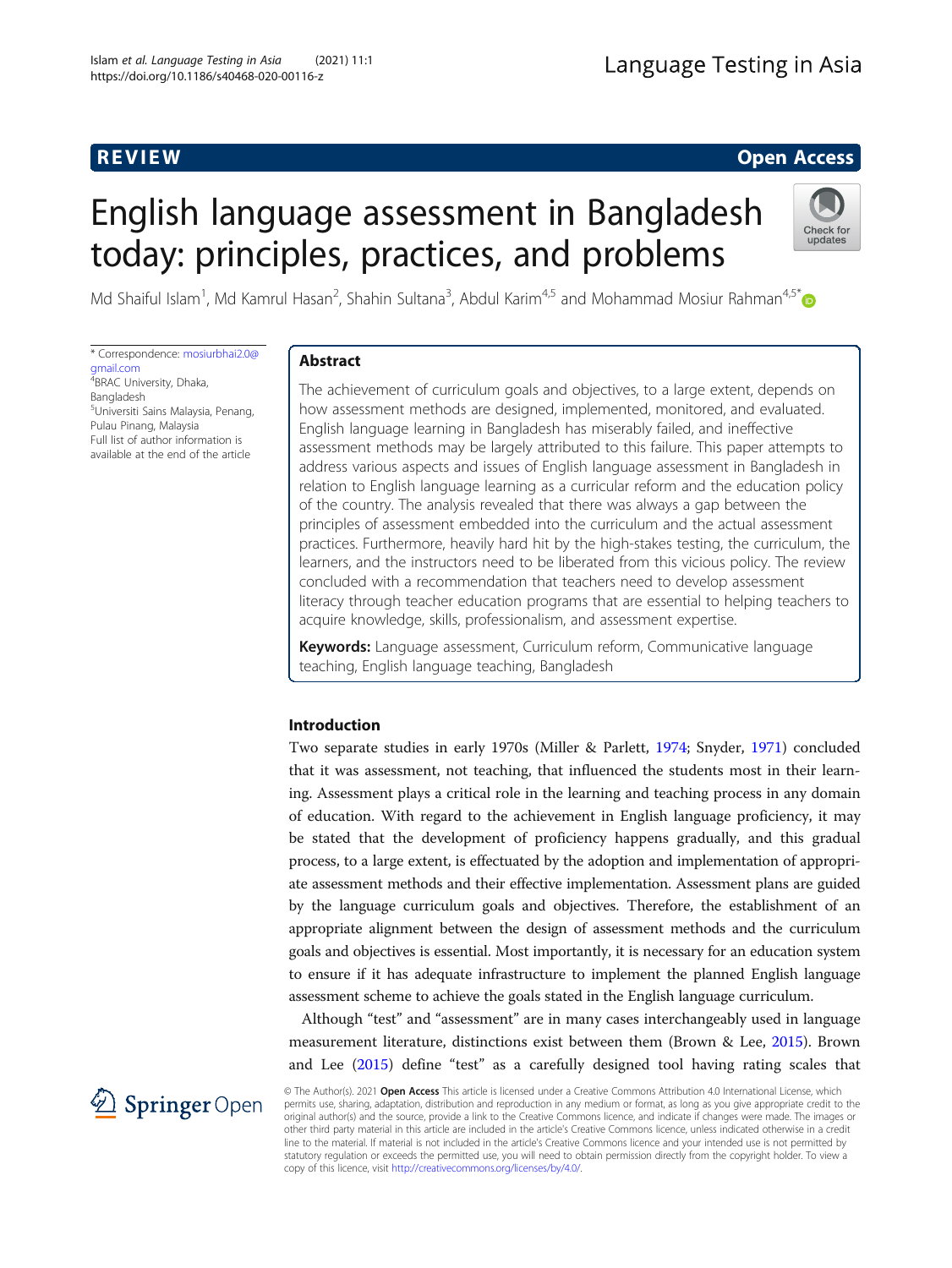systematically measures a person's knowledge or ability in a particular domain of learning demonstrated through performance. However, "assessment" as an overarching term refers to an ongoing process that involves various tools to identify if the students are progressing in learning (Islam & Bt Stapa, [2019](#page-18-0)). Assessment enhances learning through the provision of feedback, and subsequently, using the feedback assessment procedures facilitate constructive interactions between the students and the instructors as well as among students; such interactions engage students to be informed about their strengths, and weaknesses and also, help them adopt appropriate learning strategies, or adapt the existing ones (Islam, [2019\)](#page-18-0).

The poor proficiency in English among Bangladeshis is also demonstrated in the EF English Proficiency Index 2019 (Education First, 2019). The index measures English proficiency in five levels: very high, high, moderate, low, and very low. Bangladesh is placed in the very low level with 71st position in the ranking while the Netherlands has secured the first position. Furthermore, such out of the nearly 1700 students who had sat for the Elective English paper admission test, only two were able to meet the minimum requirements set by the university's English departmental teachers who had devised the test to ensure that only students with the competence necessary to study English at the tertiary level were admitted to the undergraduate program. The tests revealed how poorly prepared the students were; 12 years of English education at the primary, secondary, and higher secondary level had apparently not prepared them for the kind of language skills they would require to study in the English department (Alam, [2018](#page-17-0); Rahman & Pandian, 2018). According to Hamid, Jahan, and Islam (2013), the quality of overall English language education is so poor that even a Bengali-medium, Master's-degree-level student cannot speak decent English.

With regard to English language learning in Bangladesh, it is reported that English language learning has miserably failed, and ineffective assessment methods may be largely attributed to this failure (Ali, Hamid, & Hardy, [2018;](#page-17-0) Ali & Walker, [2014](#page-17-0); Hamid & Baldauf, [2008](#page-18-0); Rahman, Pandian, & Kaur, [2018a](#page-19-0)). Despite the immense importance of assessment in shaping students' learning of the English language, an insignificant volume of research has been conducted on English language assessment in Bangladesh. However, this review has searched these handfuls of published articles from the databases, such as Google Scholar, Scopus, and Web of Science. Articles were searched by using keywords and then, were short listed by skimming the abstracts and the introduction. Inclusion and exclusion criteria were used to finalize the most relevant and significant articles. Search engine Google was frequently used to search for articles identified in the references of the reviewed articles for further review.

Against this backdrop and information gathered from the abovementioned procedures, this review first presents a brief overview of the education system of Bangladesh followed by the discussion on the latest education policy of Bangladesh. Third, the unsettled status of English in Bangladesh has been analyzed chronologically. Fourth, manifold dimensions of English language assessment in Bangladesh, such as the issue of alignment between curriculum goals and assessment procedures, reforms of assessment methods, current assessment practices, washback effects, assessment literacy, and validity and reliability in assessment with reference to the contextual factors that influence the planning and decisions of assessment design have been critically examined. Finally,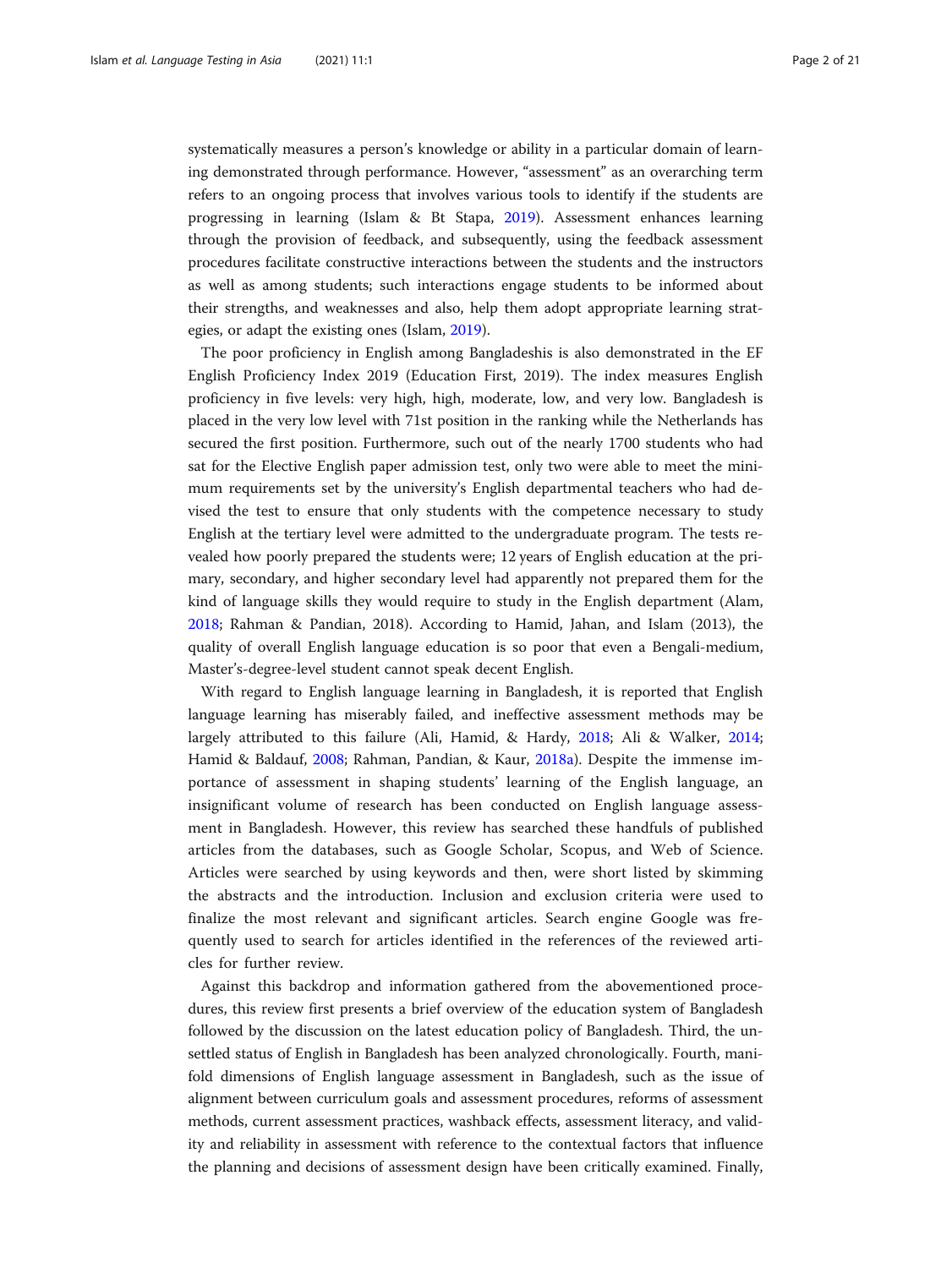the article concluded with the several context-based implication of language assessment and education of the country.

# Education system in Bangladesh

Bangladesh follows a British model of education, and the mainstream education in Bangladesh is divided into three stages: primary, secondary, and tertiary (Ali et al., [2018](#page-17-0)). Grades 1-5 constitute primary education while secondary education has three levels: junior secondary (grades 6-8), secondary (grades 9-10), and higher secondary (grades 11-12). There is also a 2-year pre-primary education in Bangladesh. There is the National Curriculum and Textbook Board (NCTB) entrusted with the responsibility of developing curricula and textbooks for the students of these pre-university levels of education.

Asian Development Bank (2015) describes Bangladesh education system as a testdriven education system. Examinations are administered both internally and externally. The internal examinations are administered by schools and higher secondary colleges for the promotion of the students to the next grade while the external examinations are high-stakes tests and are administered by the educational boards. The examinations that are held nationally are the Primary Education Completion Examination (PECE) at the end of grade 5, the Junior Certificate Examination (JSC) at the end of grade 8, the Secondary School Certificate (SSC) examination at the end of grade 10, and the Higher Secondary Certificate (HSC) at the end of grade 12 (Ali et al., [2018\)](#page-17-0). Nine education boards located in Dhaka, Chittagong, Comilla, Jessore, Mymensingh, Rajshahi, Barisal, Dinajpur, and Sylhet administer these examinations. There are also two alternative boards: Bangladesh Technical Education Board and Bangladesh Madrasah Education Board (MoE, 2020). Bangladesh Technical Education Board is a state regulatory board which develops the curriculum, and learning materials for technical and vocational education at the secondary level and grants affiliation to technical and vocational institutions that prepare the students for diploma/certificates. Bangladesh Madrasah Education Board, on the other hand, develops the curriculum on religious education and also integrates compulsory courses of general education. It awards degrees/certificates parallel to the degrees/ certificates of general education such as Dakhil (SSC equivalent), Alim (HSC equivalent), Fazil (Bachelor equivalent), and Kamil (Masters equivalent). However, students here also sit for examinations for other purposes such as university admission, studying in the university, and also for job recruitment (Al Amin & Greenwood, [2018a,](#page-17-0) [2018b](#page-17-0)).

## Bangladesh education policy 2010

Ever since Bangladesh emerged as an independent country in 1971 liberating itself from the former West Pakistan (now Pakistan) occupation, the education sector was operated by various Education Commissions until 2010 when the currently functional National Education Policy was formulated. This policy is comprehensive in terms of goals and objectives that emphasize the power of education which has been conceived as an active force to transform Bangladesh as a socially peaceful, economically sustainable, and politically stable state. Moreover, the Bangladesh Education Policy enacted in 2010 emphasizes that access to education is a fundamental right of all children and any educational initiative should be aligned with the broader educational goals of the country. The policy foci also include intricate integration of all levels of education (primary,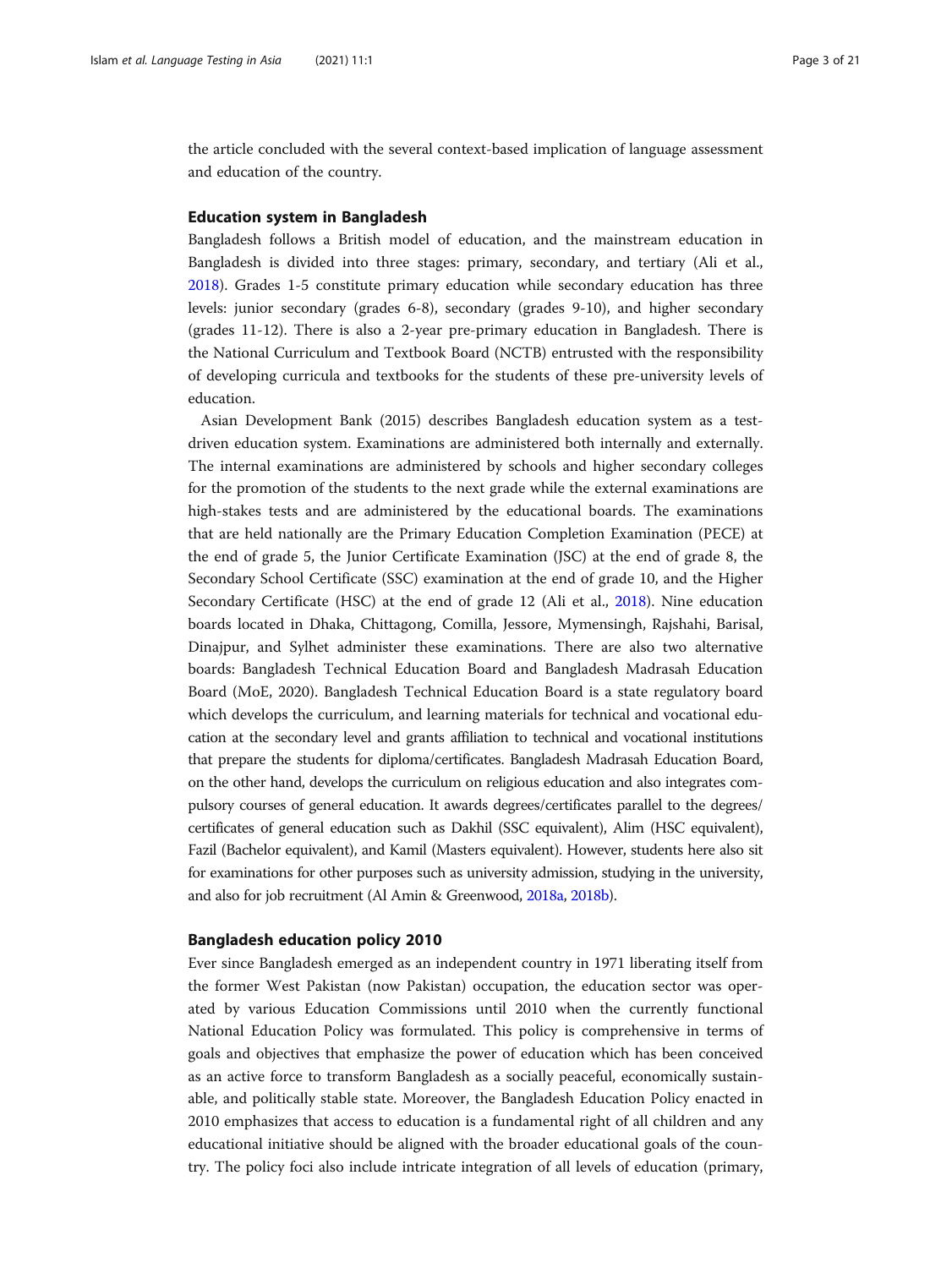secondary, and tertiary), updating curriculum, extended use of ICT in all educational initiatives, improvement of teacher education, and unity among all stakeholders. The cornerstone of the policy is to ensure the quality enhancement of education at all levels. Most importantly, the Education Policy 2010 has put particular emphasis on educational assessment. It explicitly states that it is necessary to implement appropriate and effective examination systems or assessment methods, and it also mentions that successful assessment procedures should be embedded into the instructional methods.

# Status of English in Bangladesh: a rollercoaster ride

Now English has emerged as the most influential language as a means of human capital development across the world; in fact, effective exposure to the global market seems to be impossible without minimum command of the English language (Chowdhury & Kabir, [2014\)](#page-18-0). Popular in the contemporary industry discourse with regard to the twenty-first-century employability, communicative competence in English constitutes the main ingredient of the recipe. This kind of attitude to English is prevalent in other parts of the world as well. For example, Nunan (2003) reports the case of China where English was made a compulsory subject by government regulation at grade 3, and English was also chosen as the medium of instruction to teach business and engineering subjects at the colleges and universities. China is now yielding the benefits by ensuring its massive exposure to the entire world for trade and other purposes through English. Reference to the case of India may be relevant here too. During the British colonial expansion, and subsequently, colonial settlement, English permeated into the communication channel of the colonized Indian locale (Rahman et al., 2019). It began as a lingua franca which got gradually embedded into the social, political, economic, cultural, and esthetic domains of the colonized. Despite being linguistically one of the most diverse regions of the world, India could not resist the penetration of the English language into the socio-psychological behaviors of its people. This colonial hangover still persists, and India is yielding the benefits.

However, our country is yet in dilemma about appropriately positioning the status of English in our language policy. Failure to determine suitable status of English is affecting the people in general and the study of our students in particular. Rahman and Pandian ([2018\)](#page-19-0) find that a host of socio-political factors influence the English language education policy and planning in Bangladesh. Obaidul Hamid ([2010](#page-19-0)) attributed the deficient English language teaching (ELT) to the erratic language policy and planning.

With a view to enhancing students' competence in a foreign language, English as an academic subject was recognized by the English Teaching Task Force commissioned by the Ministry of Education in 1976. The Commission explicitly recommended to introduce English in either class 3 or class 6, subject to the availability of teachers (Ministry of Education, 1976). However, English was first integrated in the curriculum as a compulsory subject in 1992 from class 1 when a competency-based curriculum was introduced at the primary level in that year (Ahmed, 2005). Hamid and Honan (2012) reported that English as a compulsory course was also introduced at the undergraduate level at the universities in Bangladesh in 2000. The National Education Commission of 2003 reviewed the status of English given in the past Education Commissions and was convinced that students at the primary level need exposure to this extremely necessary foreign language; therefore, the Commission declared that it should be integrated in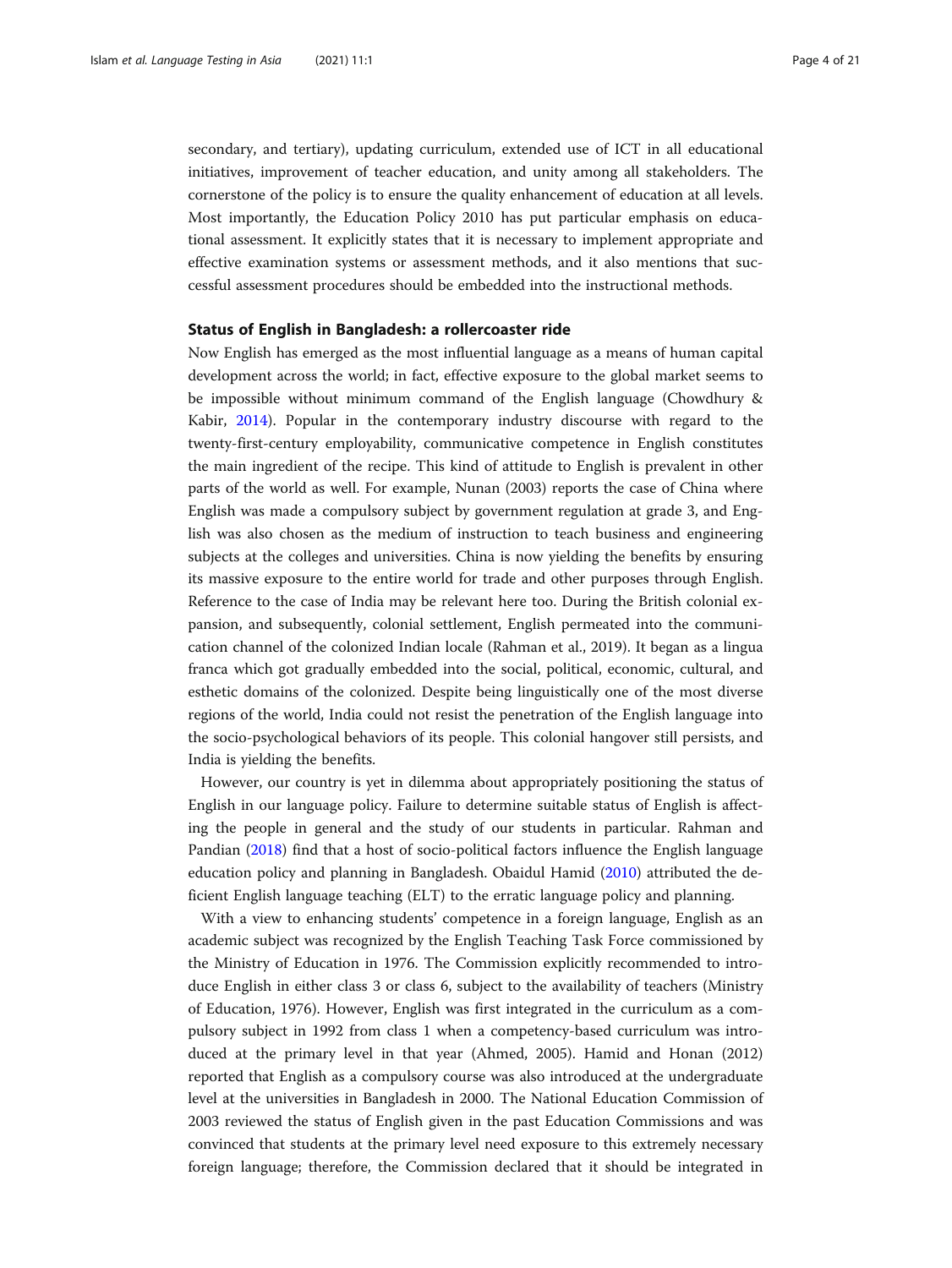the curriculum (Chowdhury & Kabir, [2014\)](#page-18-0). In addition, it stressed the importance of training of the trainers, from Primary Teachers Institute (PTI) and National Academy for Primary Education (NAPE), abroad. Finally, realizing the necessity as well as the presence of English in our day to day affairs, the government of Bangladesh integrated English as an academic subject in the curriculum at all levels of education in the latest National Education Policy published in 2010 (Rahman & Pandian, 2018). We believe the pre-university textbooks are aptly named "English for Today" as it is deemed that our every today is unimaginable without some use of English; in fact, English has entered into our natural communication in a spontaneous manner.

# Principles of assessment in the NCTB curricula: the cornerstones of meaningful assessment

Curriculum, instruction, and assessment are intricately connected to each other (Pellegrino, [2010](#page-19-0)). The Primary English Curriculum 2012, a thoroughly revised one based on the National Education Policy, was introduced for the learners to acquire competence to communicate successfully at the local and global levels. The curriculum stressed importance on all four language skills: listening, speaking, reading, and writing. However, it is regrettable that the Primary English Curriculum has not integrated assessment policies into it. Without explicit assessment guidelines, the instructors at this level will naturally adopt any assessment procedures that they find convenient to them at the cost of students' effective learning which is facilitated by assessment (Shepard, [2000\)](#page-19-0). However, the National Curriculum and Textbook Board (NCTB), a unit of the Ministry of Education (MoE) in Bangladesh responsible for publishing and distributing textbooks, teachers' guides, and other relevant materials, published a Teachers' Guide in 2016 that incorporated a brief section on assessment which stressed continuous assessment (NCTB, 2016). The students at the end of grade 5 appear in the first public examination known as Primary Education Completion Examinations (PECE). The typical test items include matching, true/false, short answer questions, short composition, fill in the blanks with the given clues, letter writing, and rearranging words to make sentences, and fill in forms with information (Dainik Shiksha, [2020\)](#page-18-0). These test items categorically demonstrate the traditional approach to assessment focusing on discrete test items. The test barely includes communicative tasks that can assess students' ability to produce discourse. Because of the summative nature of this test, we believe that it is impossible to test a representative sample of students' English language abilities. Moreover, the test severely suffers from validity since listening and speaking, two important English language skills are scrapped from the test although the curriculum has integrated all four language skills.

However, the junior secondary (grades 6-8) English Curriculum incorporates both formative and summative assessment methods (National Curriculum, [2012](#page-19-0)). The curriculum describes the formative assessment also as continuous assessment (CA) and finds that CA has tremendous potential to help students yield numerous benefits. For example, CA helps learners diagnose their strengths and weaknesses. Moreover, CA facilitates instructors to assess the students in a cost-effective manner at the minimum investment of time. Most importantly, CA helps instructors identify the psycho-social impacts of the assessment on the learners, and subsequently, the teachers may devise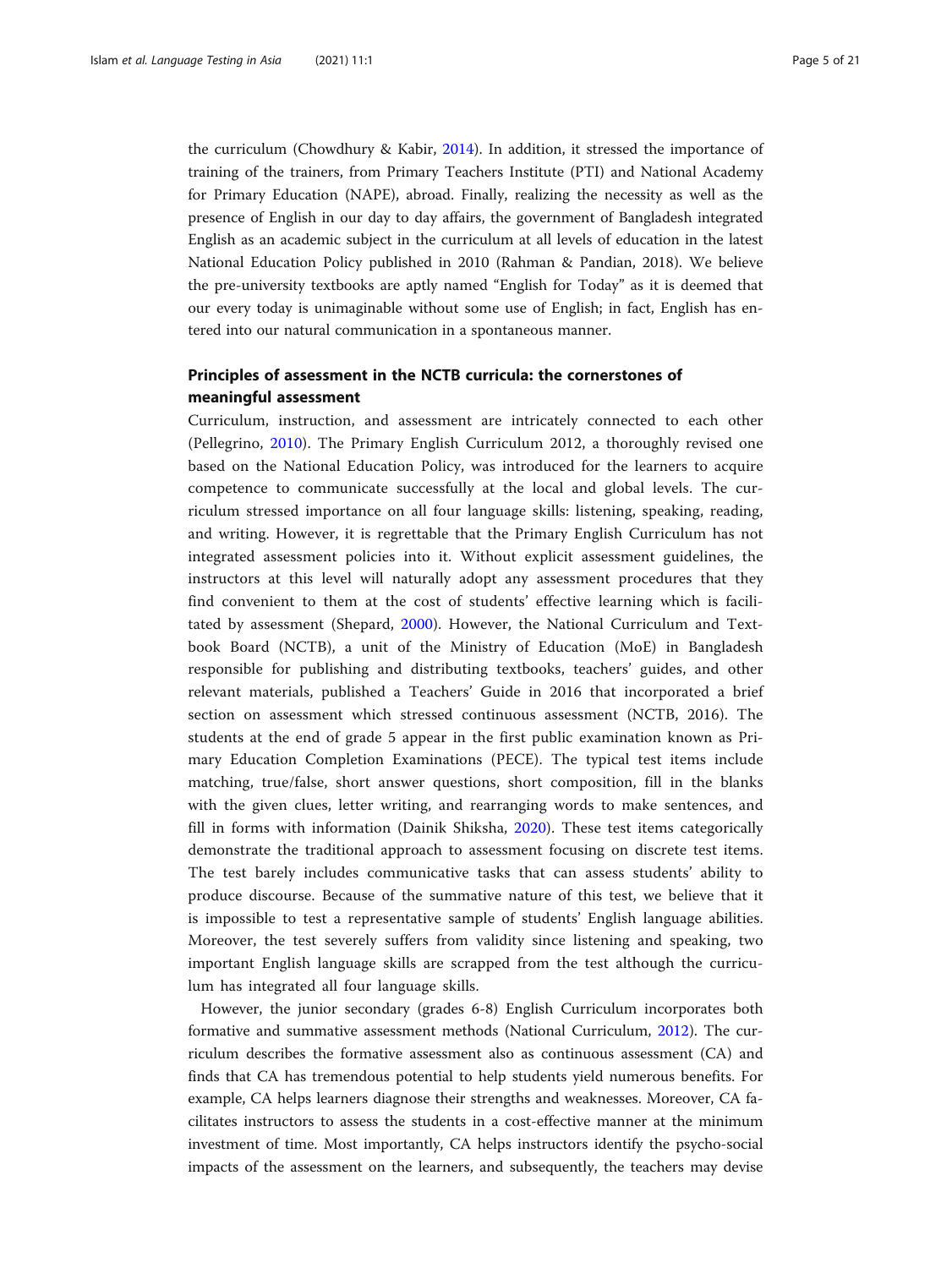aid strategies to help students overcome the negative side effects of assessment. The curriculum also states that through the CA methods, instructors can elicit information regarding the effectiveness of their instruction, and when flaws are detected, they can adopt ways to modify instruction. The summative assessment at this level involves halfyearly and final examinations while the students at the end of grade 8 sit for another public examination called Junior School Certificate (JSC). Although the curriculum integrates all four skills, the English test in the JSC Examination excludes listening and speaking tests; the test includes only reading and writing proficiency along with tests items on grammar and vocabulary.

The students of grades 9 and 10 are given the next level of the National English Curriculum which culminates in the most popular public examination known as Secondary School Certificate (SSC). This curriculum is implemented through two sets of contents labeled as paper 1 and paper 2. Paper 1 contents, such as learning outcomes, functions, and language points are delivered to the students through a textbook known as English for Today (EfT) which is developed based on various themes, such as home and family, our neighbors, pastimes and hobbies, adolescence, travel, and tourism while the contents of paper 2 entail grammar and composition skills (National Curriculum, [2012](#page-19-0)). The assessment methods stated in the curriculum include classwork, continuous assessment, terminal tests, and the public examinations. The curriculum also states the distribution of marks which demonstrates an unequal emphasis. Marks allocated for listening and speaking are 20 (10 marks for each skill) whereas 80 marks (40 for each skill) have been allocated for reading and writing skills. Listening and speaking skills, however, have been scrapped from the SSC.

The higher secondary English curriculum focuses on teaching and learning of English as a skill-based subject so that the learners develop competence in the language to successfully communicate in the real-life situations (National Curriculum, [2012](#page-19-0)). Consequently, learner-centered approaches to develop students' communicative competence were prioritized in the higher secondary English curriculum, and initiatives were taken to integrate all four English language skills: listening, speaking, reading, and writing as well as the other components of language: grammar and vocabulary (National Curriculum, [2012](#page-19-0)). This curriculum is also delivered to the students through two sets of contents labeled as paper 1 and paper 2. The contents of paper 1 have been developed as a textbook known as English for Today (EfT) which is based on a range of themes, such as human achievements in science and technology, myths and literature, traffic education, human rights, peace, and conflict. The contents of paper 2 are grammar and composition skills. The English assessment scheme at the higher secondary level includes continuous assessment in the classroom, internal examinations, and the public examinations known as Higher Secondary Certificate (HSC) (Ali et al., [2018\)](#page-17-0).

Assessment and feedback at the tertiary level in Bangladesh are "parts and parcels of English language teaching" (Hasan, [2020](#page-18-0), p.215). Assessment in the English foundation courses at the tertiary public sector has also been imprisoned in a particular structure (Hasan, [2020](#page-18-0)). There is also a fixed pattern of assessment of learners' proficiency in English like the pre-university practices. The practice, on the contrary, is slightly different in the private universities. As English language instructors in two pioneering private universities, we would say that English language assessment in the private universities in Bangladesh has largely been liberated and the instructors here enjoy greater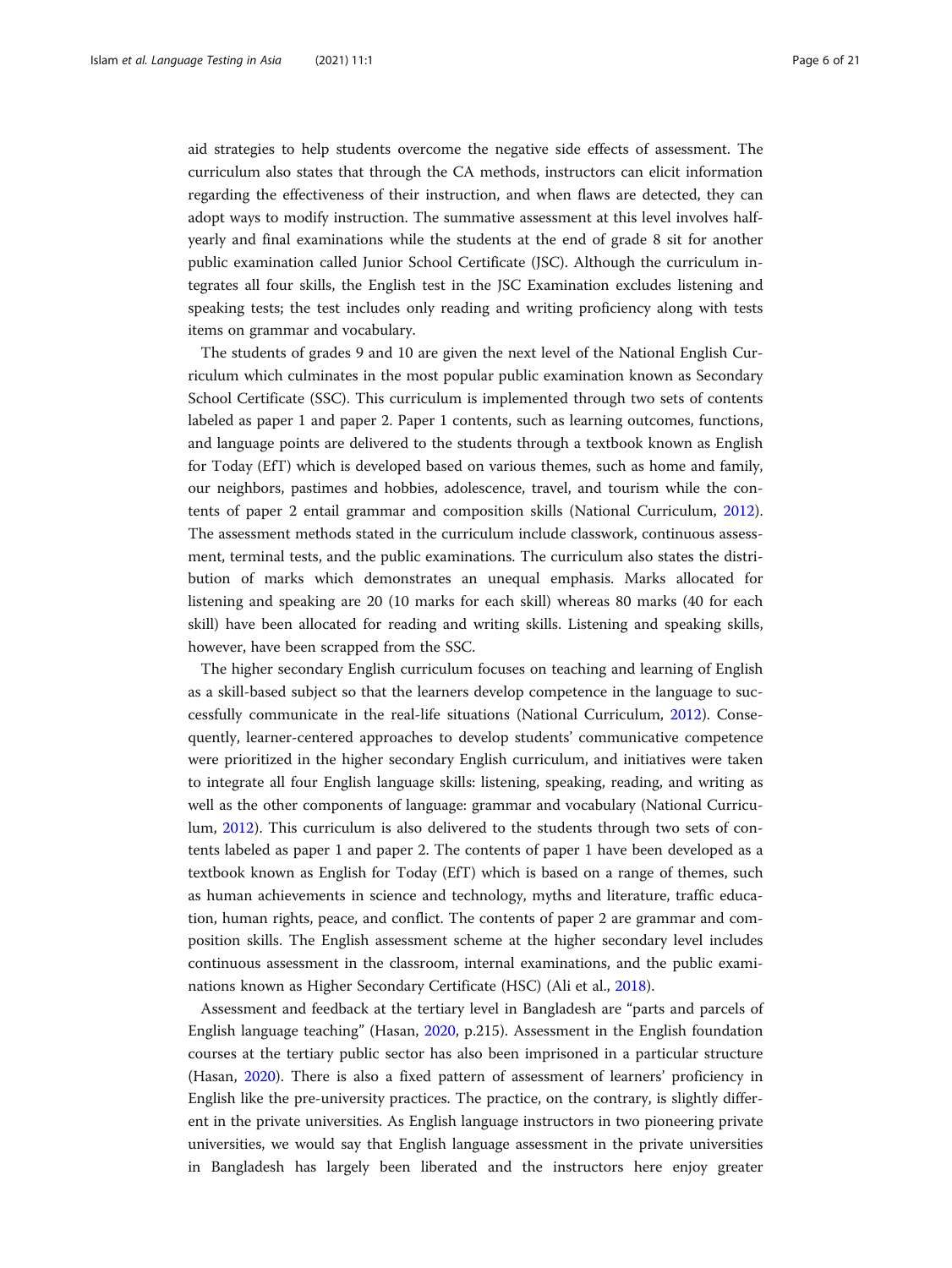autonomy. Therefore, some formative classroom assessment methods are used by the teachers in private universities.

# Reforms in English language assessment: the unsettled dilemmas

To help students acquire knowledge and develop skills, a new style of assessment known as School Base Assessment (SBA) was introduced in Bangladesh in 2005 from grades 6 to 10 with a view to reducing the sole dependence on high-stakes examination known as SSC (Bangladesh Examination Development Unit, [2016](#page-18-0), p. 2). The assessment methods integrated into the SBA policy included class tests, class work, homework, assignments, oral presentations, and group work (Begum & Farooqi, 2008). However, it only continued till 2012 because NCTB (2012) reported that SBA was not successfully implemented. The report says that only 7% of the schools implemented SBA. The report further says: "The failure of the implementation of SBA is accounted for extra load of teachers, shortage of trained teachers, complex type recording system of SBA results, and lack of close monitoring and mentoring system" (Bangladesh Examination Development Unit, [2016,](#page-18-0) p. 2). When the new secondary curriculum appeared in 2012, another new style of assessment known as continuous assessment (CA) which was suggested in the curriculum was introduced in the secondary education of Bangladesh in 2013. The goal of CA is to treat assessment as an integral part of learning. Class tests, class works or practical works, and homework as assessment methods were recommended in the curriculum. Even CA implementation has raised questions since it is being implemented without training the teachers, and without developing teachers' manual which has been causing the lack of uniformity in application (Bangladesh Examination Development Unit, [2016](#page-18-0)). However, no such initiative was taken for the higher secondary level.

The report entitled "Status of Implementation of Continuous Assessment in the Secondary School in Bangladesh" presents mixed outcomes of this policy (Bangladesh Examination Development Unit, [2016](#page-18-0)). The study collected data from head teachers, other teachers, and students. Of head teachers, 51.7% are not clearly familiar with CA let alone their effort to encourage other teachers to implement it although they are the school level leaders, supervisors, and mentors (Bangladesh Examination Development Unit, [2016](#page-18-0)). The study says that the head teachers were not given training on CA implementation. However, the interesting fact is that according to the head teachers, 90% of students like CA while the teachers, in general, find CA a "nuisance" (Bangladesh Examination Development Unit, [2016,](#page-18-0) p. 16).

Of teachers who are the main actors for CA implementation, only 6.7% have clear understanding of CA while 50.3% partially understand what CA is, and CA is alien to 41.3% of teachers. The survey on teachers also demonstrates that students like CA practices. The teachers report that the students actively participate in the course works, take the class tests enthusiastically, attend classes regularly, and complete homework regularly. The main reasons why students favor CA, as reported by the teachers, include effectiveness of CA in improving students' learning; leverage of CA in obtaining good marks in the public examinations; coverage of curriculum facilitated by CA; more concentration on study throughout the year because of CA; and more motivation caused by CA. The teachers also shared that doing practical work, group presentation, peer work, class assignment, and oral questioning methods are used for continuous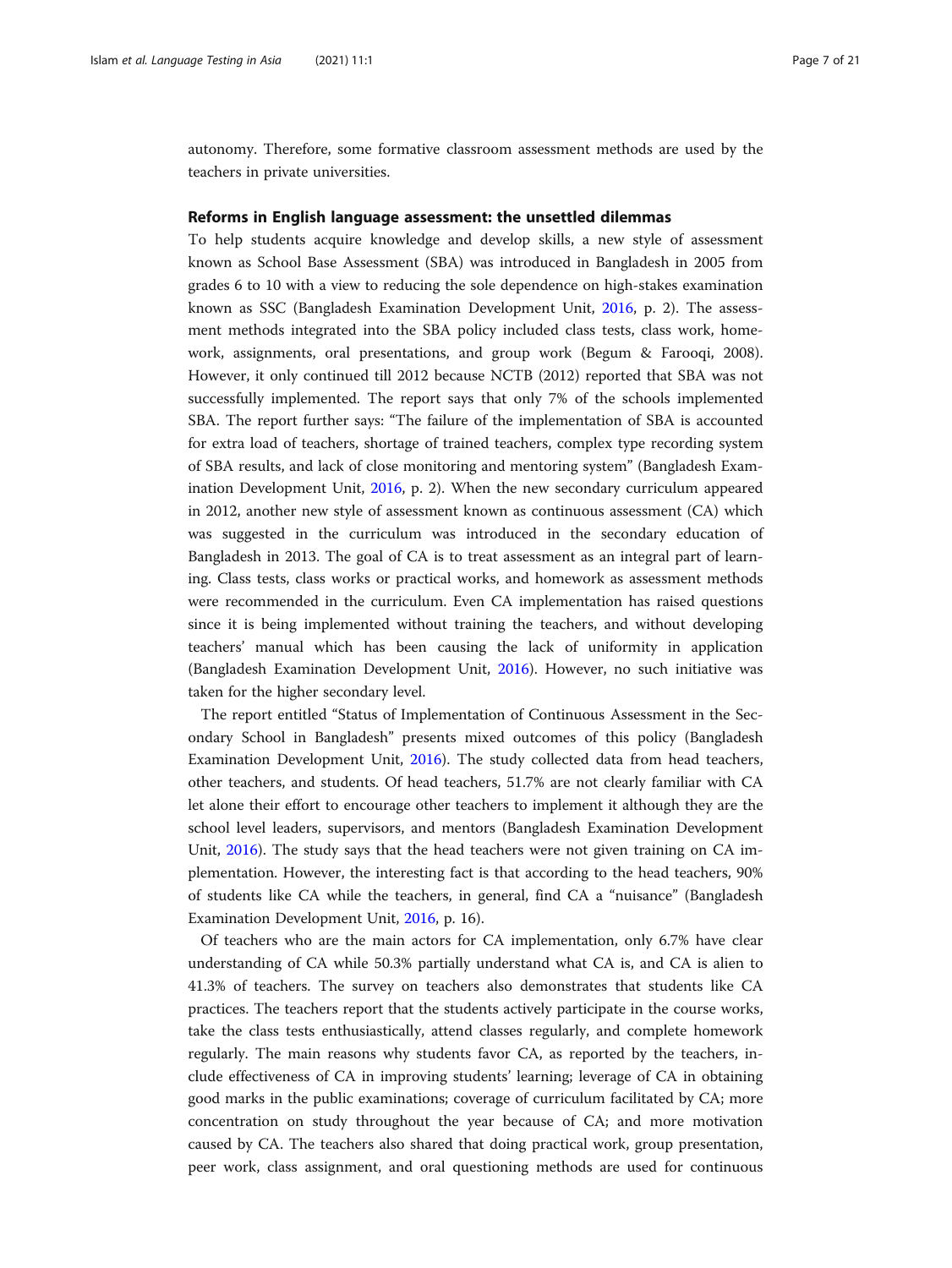assessment. The teachers also took the socio-psychological dimensions of the students into cognizance while conducting the CA. Punctuality, patriotism, leadership, honesty, discipline, perseverance, and cooperation to each other constituted the sociopsychological dimensions. The challenges the head teachers and the other teachers shared with regard to the implementation of CA include lack of classrooms; unwillingness of teachers; shortage of classroom teachers in the schools; high teaching load of the teachers; large class size; financial constraints; lack of time to check home works and tests; lack of CA manual; lack of monitoring; and lack of CA training.

With the exclusion of listening and speaking skills, partial assessment reform from grammar-translation oriented tests to skill-focused assessment occurred in English language assessment in Bangladesh ever since the communicative language teaching (CLT) approach was introduced in 1996 (Al Amin & Greenwood, [2018a,](#page-17-0) [2018b](#page-17-0); Ali et al., [2018](#page-17-0); Das, Shaheen, Shrestha, Rahman, & Khan, [2014;](#page-18-0) National Curriculum, [2012](#page-19-0); Rahman & Pandian, [2018](#page-19-0)). Despite some remarkable achievements in the education section in Bangladesh, such as enhanced school enrolment and improved gender equity, required attention to the assessment methodology is still missing here (Ali et al., [2018](#page-17-0)). In fact, allocation of adequate fund in education and investing on educational research is secondary in this low-income country since poverty alleviation, and ensuring health and security have been prioritized in the agenda for development by the country (Ali et al., [2018](#page-17-0)). However, studies report that assessment reform is a complex process and it is often difficult to implement (Alderson, [2017;](#page-17-0) Cheng & Curtis, [2010](#page-18-0)). Although some studies on various dimensions of examination systems have been conducted in some Asian countries (Kwon et al., 2017; Qi, 2007; Qian and Cumming, 2017), there is little research in Bangladesh.

Although it was always expected that changes in the curricula will lead to the development and practice of reformed assessment, actual practices portray the reinvention of the wheels (Das et al., [2014\)](#page-18-0). One impediment perceived as the potential barrier to assessment reform in Bangladesh is the lack of teachers' assessment literacy (Das et al., [2014](#page-18-0)). The crucial necessity of assessment literacy in bringing about meaningful improvement in learners' English learning effort is elucidated in another section of this article.

Another significant barrier to the assessment reform in Bangladesh is keeping the teachers, one of the principal stakeholders, away from the assessment policy formulation. A considerable amount of research investigated the capabilities of teachers in planning and implementing superior assessment methods, interpreting assessment evidence if the methods are yielding desired outcomes, and exploring ways how students can be engaged in assessment schemes (Looney, Cumming, van Der Kleij, & Harris, [2018](#page-19-0)). Moreover, the teachers have the lived experiences of judging the complexity of assessment tasks (Pryor & Crossouard, [2008](#page-19-0), [2010](#page-19-0)). Nevertheless, the voice of the teachers who are the main players in implementing curriculum and conducting assessments are never heard in Bangladesh.

A noteworthy point, however, is that if it is SBA or CA or even the public examinations, none, to a large extent, are consistent with the assessment methods embedded into the CLT approach (Das et al., [2014\)](#page-18-0). Therefore, we argue that the policymakers did not give adequate attention to the alignment between the assessment methods and the core competencies integrated into the curriculum. In fact, each reform effort lacks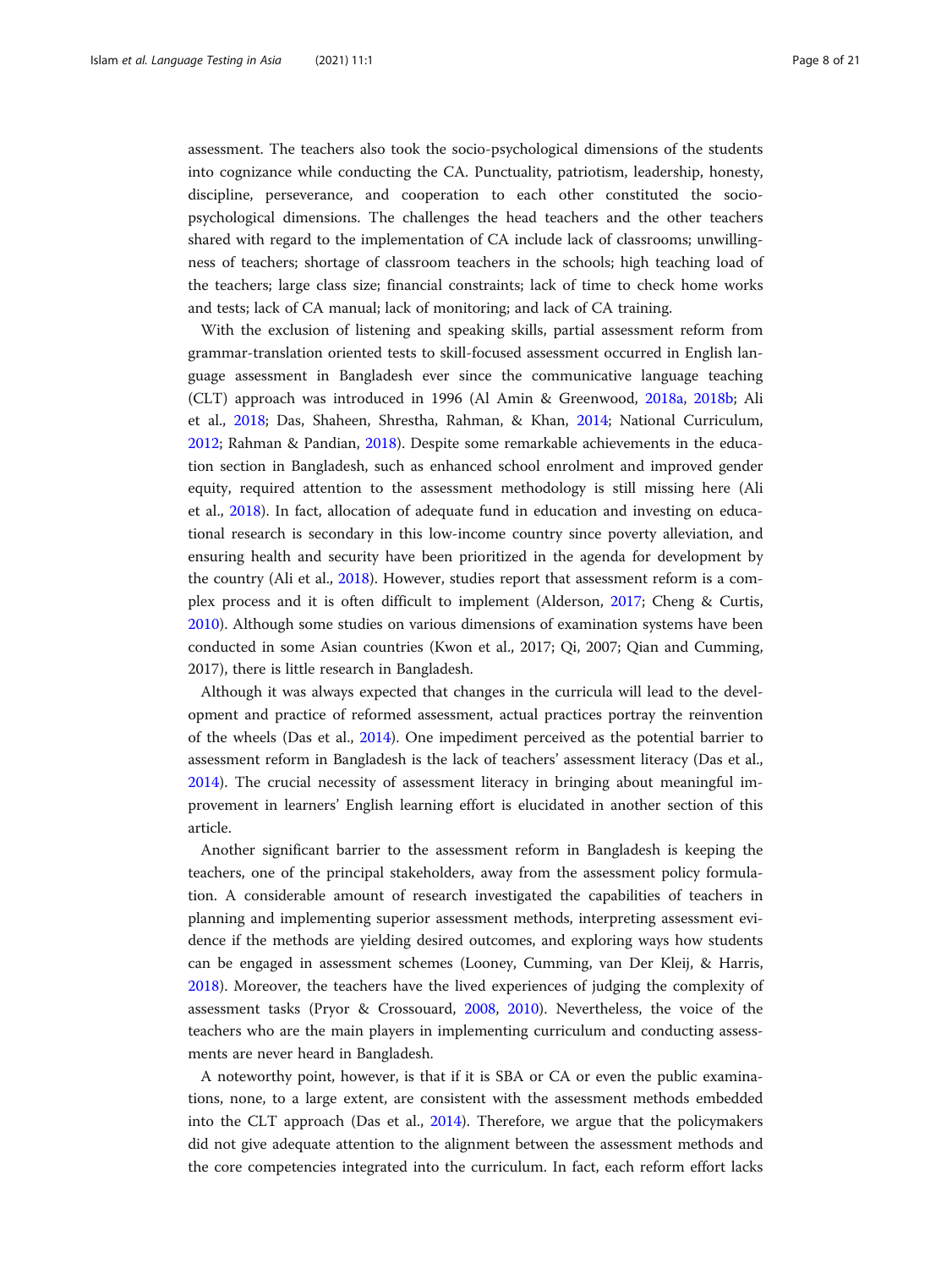vision as the efforts seem to be influenced by the external agencies, and the stakeholders involved in the assessment reforms were unable to consider the realities of the local context.

# Current assessment practices: gap between intentions and implementations

The overall measurement approach in Bangladesh is test oriented since examinations are ritualistically implemented here (Al Amin & Greenwood, [2018a,](#page-17-0) [2018b;](#page-17-0) Ali et al., [2018](#page-17-0)). The few formative assessment practices reported in the literature are functionally testing (Das et al., [2014](#page-18-0)). We contend that assessment with its true purpose of facilitating learning by influencing pedagogical methodology, and materials used in teaching/learning are hard to implement in Bangladesh for various reasons which are discussed and explained below.

Ineffective assessment methods focusing mainly on the rote learning are prevailing in the testing and assessment culture in Bangladesh English language teaching and learning (National Education Policy, 2010). The Advisory Committee for the Development of English under the MoE (see Ministry of Education, 2010). also reported that the existing assessment methods are not aligned with the curriculum goals and objectives. Therefore, they risk the validity of assessment, an essential quality criterion of assessment. The validity issue has also been addressed by the researchers and educators since they find gap between what is "intended to be taught and what is measured" (Das et al., [2014](#page-18-0), p. 330). Therefore, the assessment practices are unable to examine if the learners are genuinely acquiring communicative competence, a goal of learning English set in the curricula, to function effectively in the real-life contexts (Das et al., [2014](#page-18-0)).

Bangladesh adopted communicative language teaching (CLT) as a language teaching methodology at the primary and secondary level in 1996 (National Curriculum, [2012](#page-19-0)). It was expected that the assessment methods embedded into the CLT approach will be used by individuals and institutions. However, CLT assessment procedures had been facing resistance since the inception of CLT (Quader, 2001). Das et al. [\(2014\)](#page-18-0) echo what Quader identified a decade and a half ago, and share that the current assessment practices are predominantly paper- and pencil-based high-stakes tests. These high-stakes large scale tests are developed on reduced English syllabi (Al Amin & Greenwood, [2018a,](#page-17-0) [2018b;](#page-17-0) Ali et al., [2018](#page-17-0); Sultana, [2018](#page-20-0)), and they harm rather than help the students in learning the English language (Cheng, [1998](#page-18-0); Ferman, [2004](#page-18-0); Saif, [2006](#page-19-0); Shohamy, [2014;](#page-19-0) Spann & Kaufman, [2015](#page-20-0)). Worst of all, such tests promote memorization of language structures, and premeditated pieces of language since the students are desperate to pass the tests (Rahman, Kabir, & Afroze, [2006](#page-19-0)). Since assessment impacts on the students' approaches to learning, this practice of memorization is keeping students away from actual learning of English; rather, the tests are forcing the students to prepare themselves for the tests.

High-stakes tests exert negative impacts on learners and teachers (Cheng, [1998](#page-18-0); Ferman, [2004;](#page-18-0) Saif, [2006;](#page-19-0) Shohamy, [2014;](#page-19-0) Spann & Kaufman, [2015\)](#page-20-0). Smith and Rottenberg [\(1991](#page-19-0)) identified six negative effects of high-stakes tests: (1) reduced time for instruction; (2) minimizing curriculum during test construction; (3) assessing lower-order skills; (4) limiting students' learning opportunities; (5) affecting teacher morale, and (6) torturing students. Many teachers have also informed the negative effects of the high-stakes test on students. According to Elliott [\(2000](#page-18-0)), teachers are concerned about the emotional effects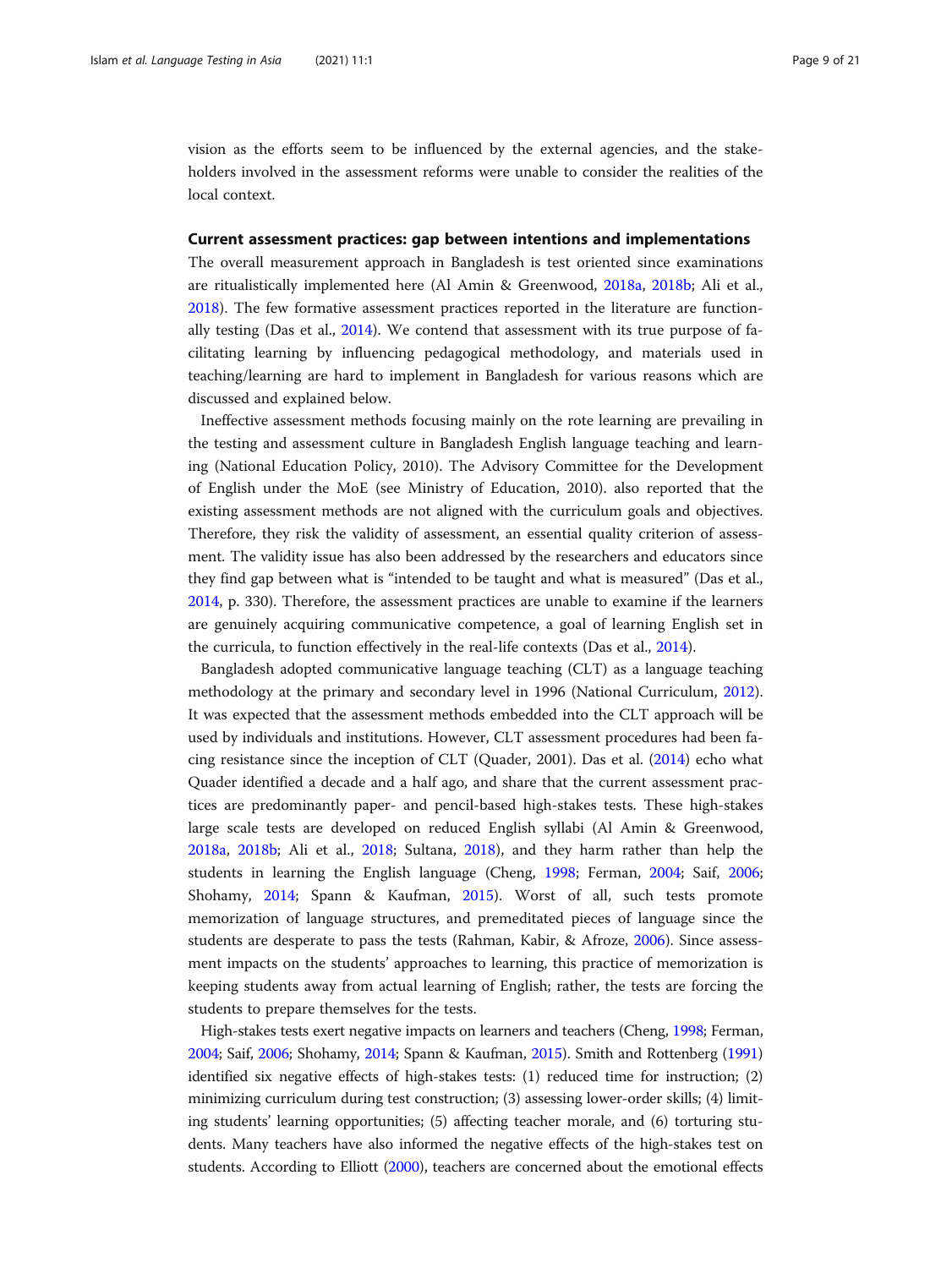such as increased stress and anxiety which are caused by the high-stakes tests. The pressure can be especially difficult for low-performing students who might already have poor self-concepts and self-esteem. Gordon and Reese [\(1997](#page-18-0)) found: "Many of the teachers lamented that they had worked hard to build up at-risk students' self-concepts and help them to achieve some measure of academic success, only to have the students' progress wiped out by the [test] failure" (p. 357).

Measurement specialists have identified several weaknesses of the single high-stakes tests. One single high-stakes test is unable to help students, educators, or schools in making important educational decisions (Zernike, [2015](#page-20-0)). The students are being treated with a one-size-fits-all education approach which is causing unreliable test scores (Popham, [2015\)](#page-19-0). Assessment experts oppose high-stakes testing because using a single indicator of competence to make important decisions about individuals or schools violates the professional standards of the measurement community (AERA, [2000\)](#page-17-0). Other critics are concerned that the unintended effects of highstakes testing lead to "perverse" (Ryan, [2004](#page-19-0)) and "corrupt" educational practices (Jones, Jones, & Hargrove, [2003;](#page-18-0) Nichols & Berlinger, [2005\)](#page-19-0) while Pedulla et al. ([2003\)](#page-19-0) argue that the pressure of doing well on a test seriously compromises instructional practice. Where high-stakes test is in practice, the teachers put considerable importance on the contents that are tested, and the students' achievement in the maximum test score because the test results are associated with the national test results (Harlen, 2007). As a result, most of the teaching time is devoted to preparing the students for the test or doing the testing. If the teacher spends a lot of school time preparing students for tests, the quality of teaching decreases.

Alarming is the fact these nationwide used English high-stakes tests exclude two essential language skills from the tests: listening and speaking (Al Amin & Greenwood, [2018a,](#page-17-0) [2018b;](#page-17-0) Das et al., [2014](#page-18-0); Khan, 2010; Podder, 2013; Sultana, [2018\)](#page-20-0). Even worse and unethical is the case that stakeholders concerned force teachers to cover only that part of the curriculum that will presumably be considered for the test construction in the public examinations (Choudhury, [2010;](#page-18-0) Maniruzzaman & Hoque, [2010\)](#page-19-0).

At present, continuous assessment, internal examinations, and public examinations are used to assess students in Bangladesh at the primary and secondary levels (Ali et al., [2018](#page-17-0); NCTB, 2020; Sultana, [2018](#page-20-0)). Continuous assessment using tests and homework is held in the classroom during the lessons while the individual institutions conduct the internal examinations and the public examinations are administered by the educational boards mentioned above (Ali et al., [2018\)](#page-17-0). Although literature on assessment in the English foundation courses is not available, we as the instructors of this level report that assessment methods at this level include both summative and formative procedures which are, in fact, blended with the eventual summative purpose which is grading. Common assessment procedures include quizzes, tests, presentations, assignments, and interviews.

Amin and Greenwood et al. ([2018](#page-18-0)) maintain that the current national examination system is not consistent with the curriculum goals and objectives. They believe that substantial change in students' learning is just a daydream without establishing alignment between the assessment procedure and curriculum goals and objectives. They further comment that overhauling the assessment system is necessary if Bangladesh aims to produce effective communicators for the real-life situations, and the education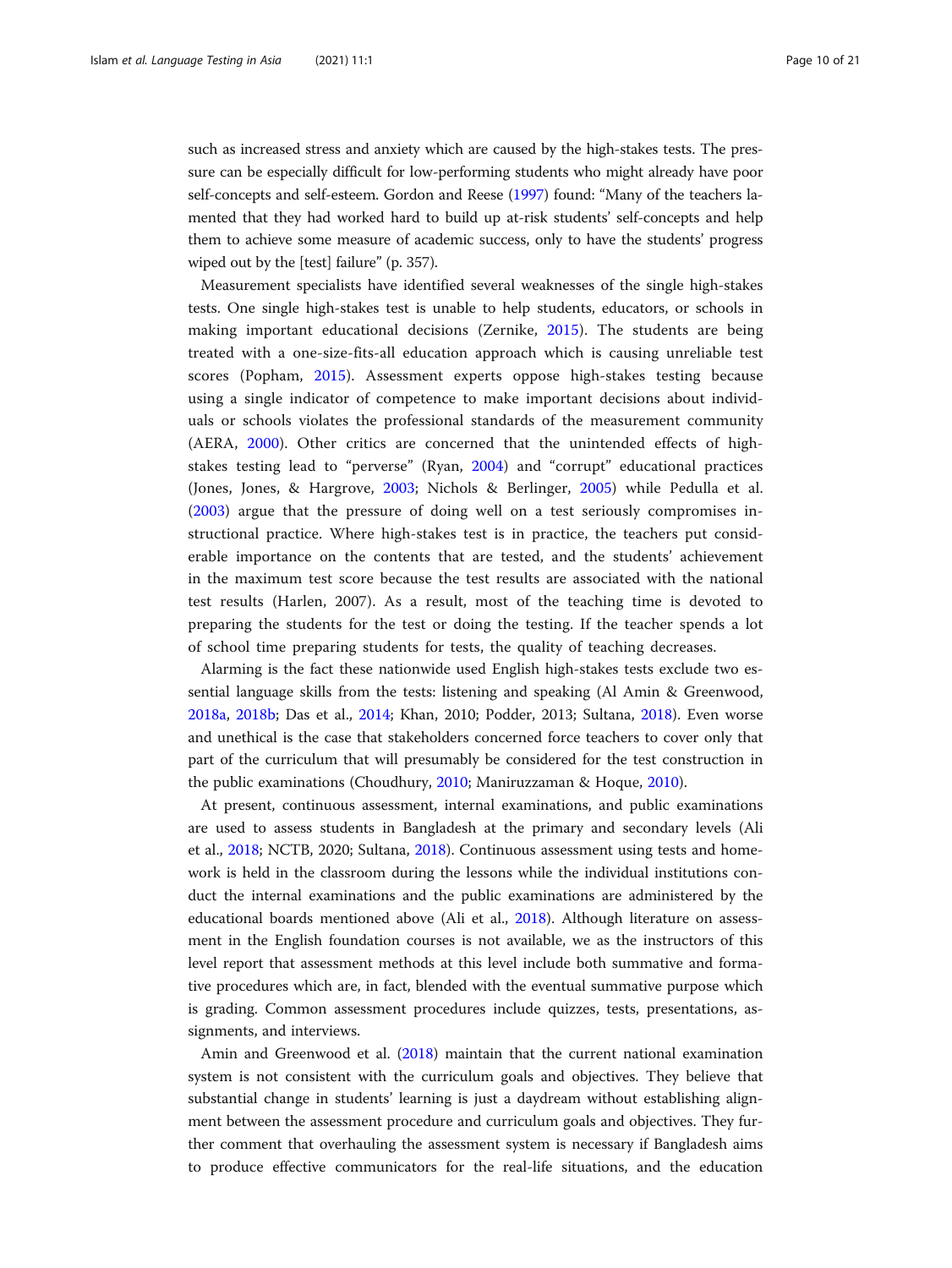system should include not only the listening and speaking in the assessment but also opportunities for spontaneous, creative, and contextually appropriate use of language, rather than the rote learning that currently predominates.

Because of the test-oriented culture, feedback, mostly associated with formative assessment, has hardly received any adequate attention by researchers in Bangladesh. Feedback refers to the information regarding the gap between students' performance in the assessment task and the intended learning outcomes (Black & Wiliam, [1998](#page-18-0)). Need-based detailed feedback helps learners minimize their lack of content understanding and also boost up their motivation in learning (Islam & Bt Stapa, [2019\)](#page-18-0). Hyland ([2006](#page-18-0)) maintains that teachers may enjoy the rare opportunity of exercising significant task in the classroom by providing the students with feedback. Providing feedback by correcting students' language errors is a distinctive job of the language teachers, and it is highly expected by the students (Farjadnasab & Khodashenas, [2017](#page-18-0)). The study by Hasan [\(2020](#page-18-0)) on English language assessment at the tertiary level in Bangladesh reports conflicting findings. Students claim that they receive little feedback from their teachers while many teachers claim that they provide the students with feedback. Another study by Rahman, Babu, and Ashrafuzzaman ([2011](#page-19-0)) find that the provision of feedback in the English language classes is irregular.

# Washback: a trajectory of backward navigation

Washback in its simplistic causal operation refers to a test's influence on teaching and learning (Alderson & Wall, [1993](#page-17-0); Bailey, [1996;](#page-18-0) Cheng & Curtis, [2004](#page-18-0); Hughes, [1989](#page-18-0); Saville, [2000](#page-19-0)) although a couple of other terminologies, such as "backwash" (Hughes, [1989](#page-18-0)) and "impact" (Wall, 1997) are also interchangeably used (Tsagari, [2007\)](#page-20-0). While washback may affect teaching and learning in both negative and positive manners, negative washback is perceived as the outcome when the test's contents are based on the narrow definition of language ability, thus, constraining the teaching/learning context (Toylor, [2005\)](#page-20-0). However, a test engenders positive washback when the testing procedure provokes effective instructional methods (Toylor, [2005](#page-20-0)). Considering the entwined link between washback and teaching/learning, it is essential to explore the impacts of washback caused by the English language assessment practices in Bangladesh.

Because of the test-dominant assessment culture in Bangladesh, the high-stakes testing generates dreadful washback effects which affect the English language instructions, and the learners in Bangladesh (Akther, [2016;](#page-17-0) Sultana, [2018](#page-20-0)). For one thing, the washback effects influence the learners to prepare for the test (Khan, 2010). This attitude of the learners is a threat to the achievement of the curriculum goals and objectives since the students will focus on only those areas of the curriculum contents that are integrated in the tests. In fact, the past practices of grammar tests are predominantly recycled in the name of communicative testing (Khan, 2010). Another serious problem is that the students will exclusively attempt to score high in the test ignoring the fundamental goal of the curriculum, i.e., acquiring communicative competence in the target language. And, to do so, the learners in Bangladesh get motivated to rote learning and memorization (Rahman et al., [2018a](#page-19-0); Rahman, Singh, & Karim, [2018b;](#page-19-0) Rahman, Singh, & Pandian, [2018c\)](#page-19-0) which eventually results in the surface learning by the students (Hamid et al., 2009). This attitude of the students to earn good grades at any cost drives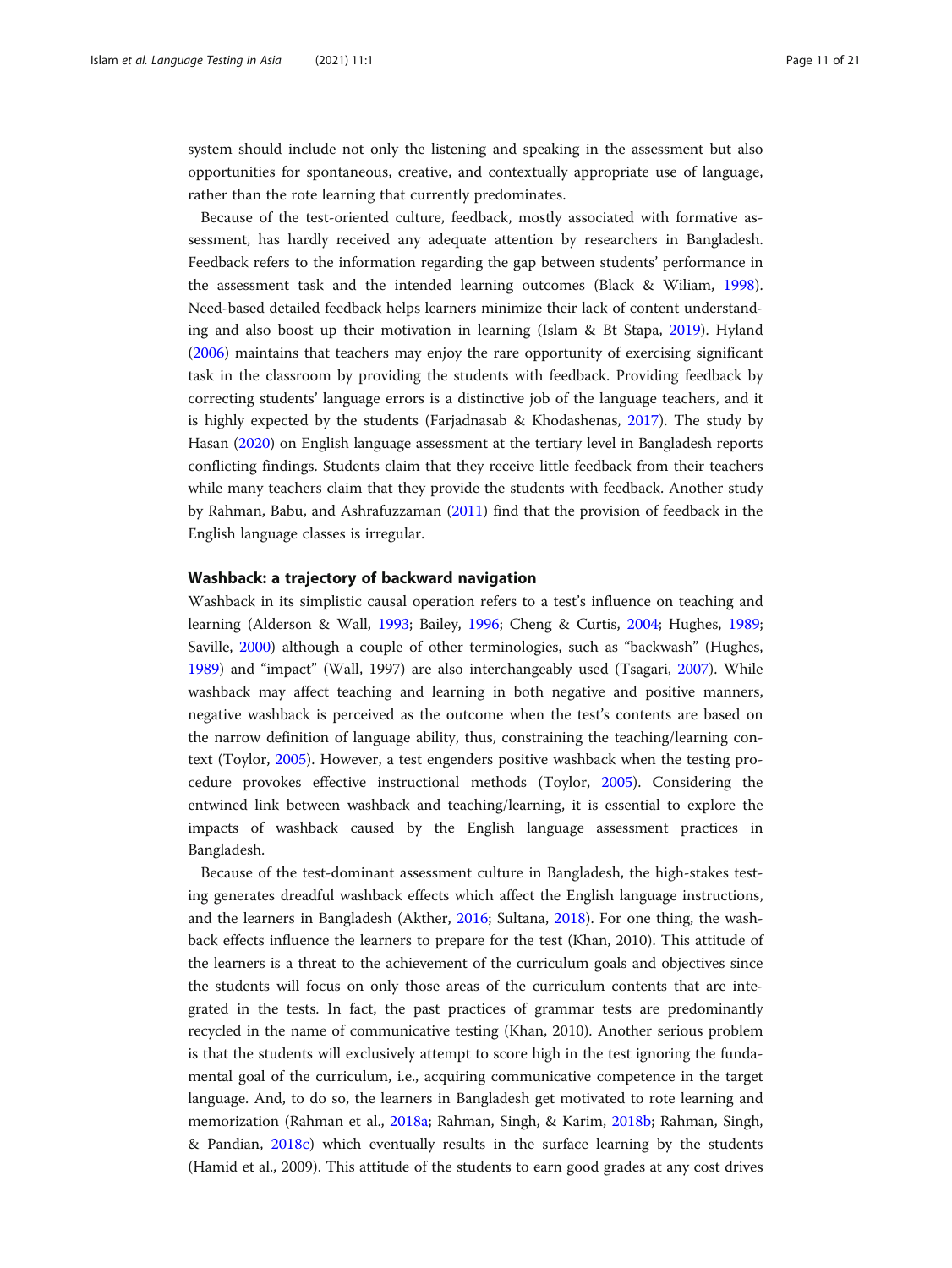them toward alternative avenues, such as getting involved in private tuition for an intensive focus on test preparation, acquiring guidebooks which are written with suggested examination questions and answers, and going to coaching centers that train the students on how to perform well in the public examinations. Negative washback effects of tests are also explored by Kabir ([2011](#page-19-0)) at the tertiary level in Bangladesh; Kabir concludes that students' learning is affected by the negative washback and stresses the importance of teacher training.

Beyond this linear simplistic causal relationship between washback and instruction, washback also has socio-political, economic, and psychological effects (Al Amin & Greenwood, [2018a,](#page-17-0) [2018b](#page-17-0); Ali & Hamid, [2020](#page-17-0)). Examinations in Bangladesh have powerful impacts on teachers, students, parents, and the overall society (Al Amin & Greenwood, [2018a](#page-17-0), [2018b](#page-17-0)). Perceiving the role of test scores as "gatekeeping mechanisms" (McNamara, [2000,](#page-19-0) p. 74), the students and their parents become desperate to score high in the English papers. They are also influenced by the social pressure since Bangladeshi society recognizes the achievements of the students in terms of their results in the public examinations (Al Amin & Greenwood, [2018a](#page-17-0), [2018b](#page-17-0); Hamid, Sussex, & Khan, 2009). From this evidence, we can figure out how much power tests hold in Bangladesh. Coupled with this, the washback effects are also aggravated by the political agenda of the governments since to fulfill their electoral commitment of improving education in the country, demonstrating enhanced passing rate through the standardized tests is a common practice (Ali & Hamid, [2020\)](#page-17-0). This practice has implications in English language teaching in Bangladesh since the English teachers often feel obligated to prepare the students for the test. We argue at this point that if a conscientious pragmatic policy of assessment toward the meaningful learning of communicative competence in English is not adopted and implemented immediately, the negative washback will continue to exert its detrimental effects on English instruction and learning in Bangladesh.

# Teacher education and language assessment literacy: a wonky state with a feeble nexus

Teachers' quality of teaching determines the quality of education (Cochran-Smith & Fries, [2005;](#page-18-0) Goodwyn, [1997](#page-18-0); Hagger & McIntyre, [2006\)](#page-18-0). Content knowledge, pedagogical knowledge, curriculum knowledge, pedagogical content knowledge, knowledge of the learners and their characteristics, knowledge of educational contexts, and knowledge of educational ends are all literacies that equip a teacher to be effective (Shulman, [1987](#page-19-0)). Teachers with deficiency in pedagogical knowledge are unable to deliver the contents well to the learners (Darling-Hammond, [2008](#page-18-0); Evertson, Hawley, & Zlotnick, [1985](#page-18-0)). General pedagogical knowledge of the teachers entails knowledge of classroom management, knowledge of instructional methodology, assessment knowledge, knowledge about how students learn, and the ability to identify students' characteristics (Voss, Kunter, & Baumert, [2011\)](#page-20-0). Kumaravadivelu [\(2012\)](#page-19-0) went further and underscored the importance of a teacher education system that would enable teachers to form teaching/learning theories based on their classroom experiences and then they would put their theories into practice.

Recognizing the importance of the teacher education for improved teaching performance, the Bangladesh government has set up a number of teachers' training institutes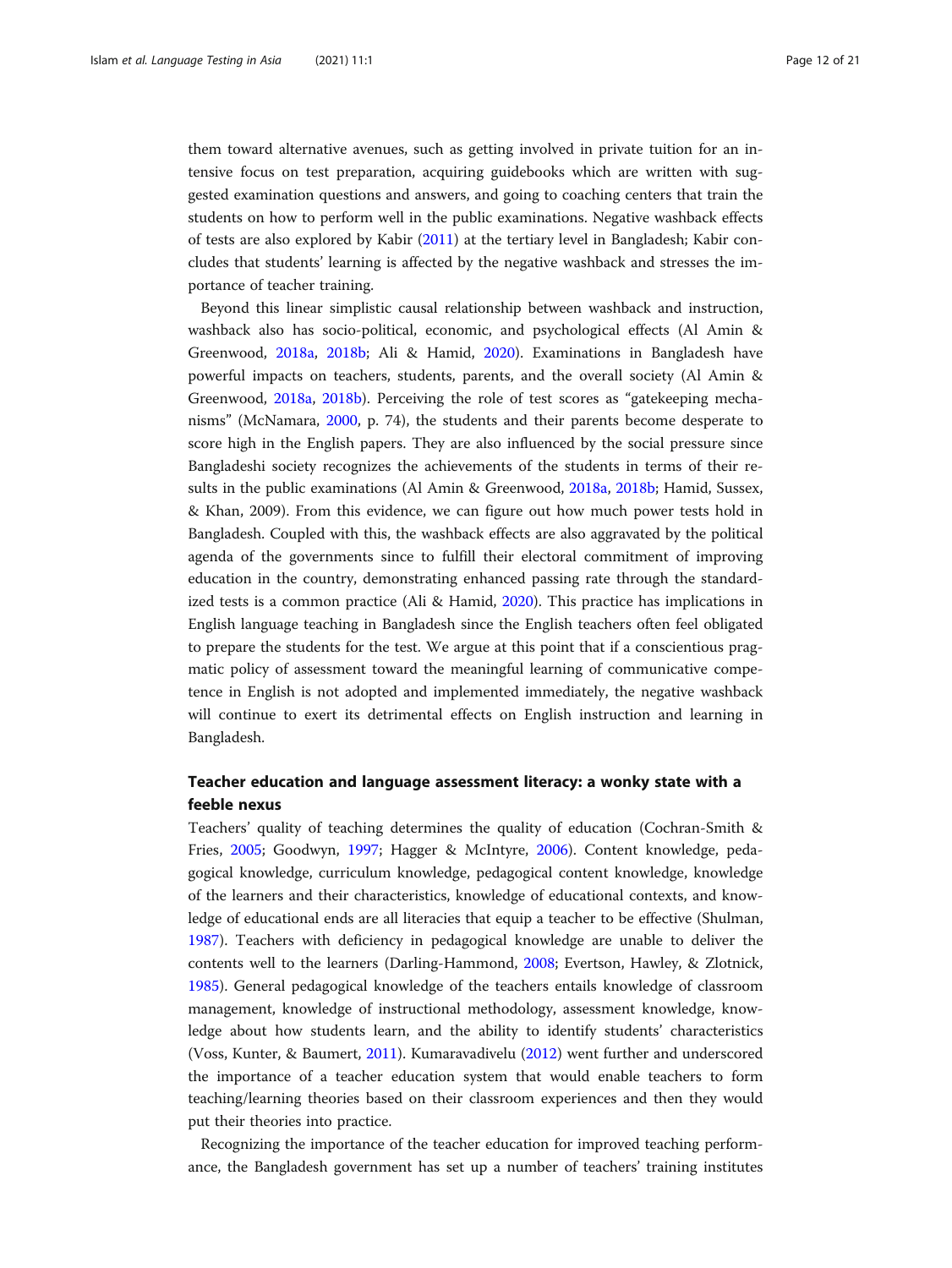and centers to facilitate in-service teacher education (Karim, Shahed, Mohamed, Rahman, & Ismail, 2019) while graduate and postgraduate programs in TESOL, TEFL, TESL, and ELT constitute pre-service teacher education (Karim et al., 2019). Besides, various donor-aided training programs, such as English Language Teaching Improvement Project (ELTIP), English for Teaching, Teaching for English (ETTE), Teaching Quality Improvement in Secondary Education Project (TQI-SEP), Secondary Education Quality and Access Enhancement Project (SEQAEP), and English in Action (EiA) have also contributed to the capacity building of the teachers (Hamid, 2010). Although high-cost donor-funded projects claim success with regard to the improvement in teacher education, studies by Al Amin and Greenwood ([2018a](#page-17-0), [2018b\)](#page-17-0), Anwaruddin (2016), Karim and Mohamed (2019), and Rahman et al. ([2018a](#page-19-0), [2018b,](#page-19-0) [2018c\)](#page-19-0) oppose the claim. These studies have identified various challenges such as scanty training sessions, inadequate training opportunities for the rural teachers, lack of trainers, substandard training materials, and insufficient resources (Karim & Mohamed, 2019; Rahman et al., [2018a](#page-19-0), [2018b](#page-19-0), [2018c\)](#page-19-0). The aggregated momentum of all these factors has precluded the effective implementation of CLT (Rahman et al., 2019) which ultimately affected the communicative English language assessment in Bangladesh.

Precisely, with reference to assessment literacy as a significant teacher education construct, it is regrettable to note that this vital assessment dimension has not been judiciously and professionally integrated into the teacher education programs (Sultana, 2019). Hence, the teachers here lack efficiency in assessing learners' proficiency in English. Although several English language education reform initiatives have been taken in the country, nothing significant has happened in English language assessment (Das et al., [2014](#page-18-0)). Das et al. [\(2014\)](#page-18-0) also report that the failure may be attributed to the teachers' struggle to understand and to carry out communicative language assessment which requires advanced level English language proficiency of the teachers. The study by Sultana (2019) has revealed that most of the teachers have not received in-service training on testing or test design. She has also explored that the training programs are not appropriately developed, and the learning module on assessment literacy is almost missing in the programs. As a result, they are not familiar with the alternative classroom assessment procedures, such as portfolio assessment, self- or peer assessment, reflective journals, interview, observation, and conferences (Black & Wiliam, [1998](#page-18-0); Brown & Lee, [2015;](#page-18-0) Sattar, [2006\)](#page-19-0). Sattar [\(2006](#page-19-0)) has illustrated the distinctions between the alternative assessment methods and the traditional methods of assessment in his essay. Alternative assessment is learner-centered, formative, feedback-oriented, contextual, developmental, and all-encompassing while the traditional assessment is judgmental (about success, or failure), teacher-centric, anxietygenerating, and hardly motivating (Sattar, [2006](#page-19-0)).

# Qualities of assessment: validity and reliability

Literature on measurement in education stresses validity as a prime principle for quality assessment (Brown & Abeywickrama, [2019\)](#page-18-0). Validity refers to "the extent to which inferences made from assessment results are appropriate, meaningful, and useful in terms of the purpose of the assessment" (Gronlund, 1998, p. 226). Conceiving validity in a more technical manner, Messick (1989), a guru of validity, maintains "an integrated evaluative judgment of the degree to which empirical evidence and theoretical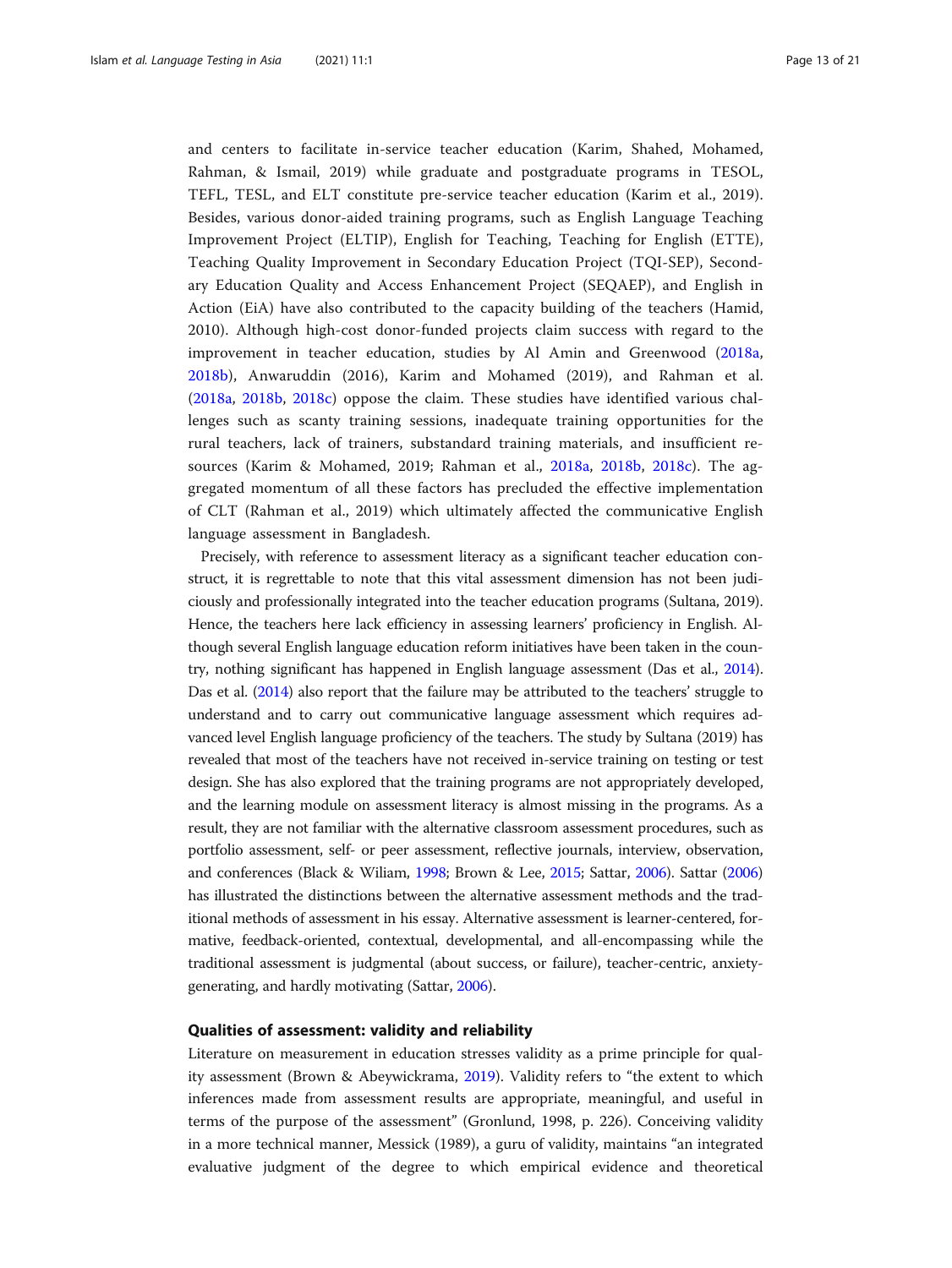rationales support the adequacy and appropriateness of inferences and actions based on test scores or other modes of assessment" (p. 11). A valid test measures what it is intended to measure, hinges on empirical evidence, integrates learners' performance that models the test yardsticks, gleans worthwhile information regarding test-takers' ability, and finally, is backed up by theoretical explanation (Brown & Abeywickrama, [2019](#page-18-0)).

Only a few studies have examined if the tests given to the students at the various levels of education are valid. The study conducted by Das et al. ([2014\)](#page-18-0) found the English tests in the Secondary School Certificate (SSC) examination invalid since they identified gap between what the test is supposed to measure and what it actually measures. The test is supposed to measure the achievement of students' communicative competence in four English skills (listening, speaking, reading, and writing) as has been integrated in the curriculum, but the tests exclude listening and speaking skills from the assessment scheme. In their study on the validity of the English tests in the Higher Secondary Certificate (HSC) examination, the next tier of Education after SSC, Ali and Sultana (2016) concluded that the tests are not valid. They report and argue that the tests are built on the limited objectives of the curriculum, exclude listening and speaking skills, and are not representative of the breadth and depth of the construct communicative competence, a goal set in the English curricula. It should be noted that this legacy of ignoring validity in test construction has been continuing in Bangladesh for years, and the authorities concerned are least bothered about it. This attitude of indifference among the policymakers toward this fundamental assessment quality may be attributed to the debacle of English language learning in Bangladesh.

Next to validity, measurement experts would be interested to ensure reliability of a test. Reliability refers to the consistency of the test scores or the scores generated by other assessment methods (Miller, Linn, & Gronlund, [2009\)](#page-19-0). In other words, reliability of a test will be ensured if the test generates consistent scores when it is administered from one occasion to another taken by the same candidate, and assessed by different examiners. When the reliability of the English tests of the public examinations in Bangladesh is concerned, they appear to be unreliable. While examining if the English tests in the Secondary School Certificate (SSC) examination are reliable, Billah ([2018](#page-18-0)) identified that they are not reliable because they generated scores in two consecutive years with remarkable variations in one educational board, for instance. The fluctuations of the English test scores are a regular phenomenon (Sultana, [2018](#page-20-0)). Sultana ([2018](#page-20-0)), and Ali and Hamid [\(2020\)](#page-17-0) go even further raising doubt about the nature of recruitment of test developers, the level of their expertise, the status of training of the assessors on assessment quality, and so forth. Sultana [\(2015](#page-20-0)) in her study on the reliability of the English tests in the HSC examination has identified the lack of reliability. The researchers suggest that the consistency of the lack of reliability may be caused here for various reasons: absence of assessment criteria, lack of assessment literacy, and stakeholders' indifference to quality assurance, to name a few (Billah, [2018;](#page-18-0) Sultana, [2015](#page-20-0), [2018\)](#page-20-0).

Only a few studies in the field of English language assessment in Bangladesh addressed validity and reliability; therefore, it is hard to present a generalized picture of these two vital constructs in assessment. However, the findings of the researchers discussed above may be considered as the representative scenario of validity and reliability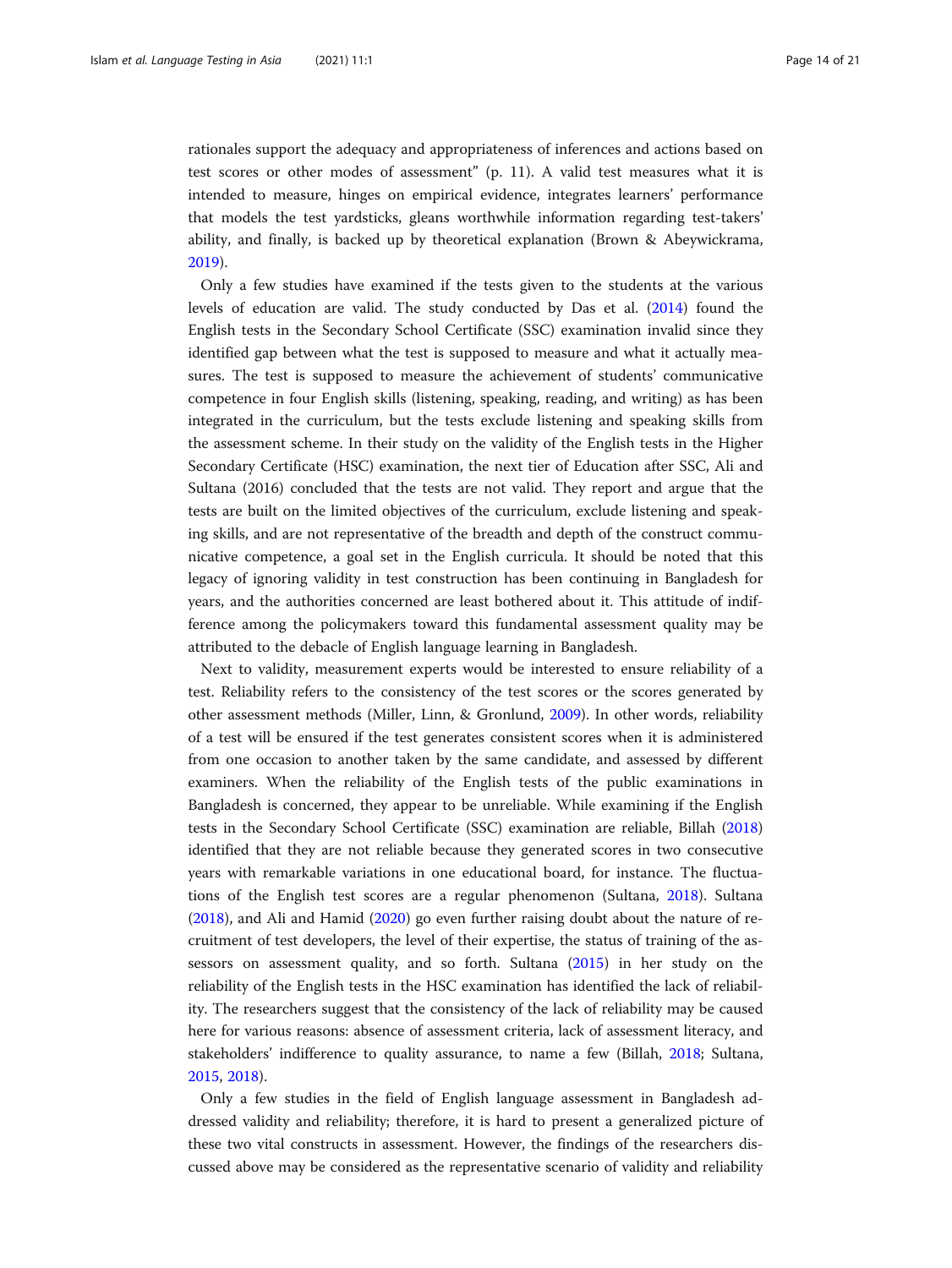in Bangladesh since the assessment methods and the test items they have analyzed are essentially the replications of English testing and assessment at other levels of education.

# Challenges in English language assessment: hurdles to cross

Numerous challenges have crippled the effective assessment implementation in Bangladesh. First, because of their inadequate understanding of the English curriculum, the teachers and the test developers are unable to confidently select appropriate assessment procedures, which maintain proper alignment with the curriculum goals and objectives (Das et al., [2014\)](#page-18-0). They generally perceive curriculum as a document that contains the instructional contents. However, a curriculum is a set of objectives, courses of study, plans, documents, and experiences (Su, [2012](#page-20-0)). The breadth of a curriculum encompasses goals and objectives, contents, instructional methodology, and assessment methods. The stakeholders' understanding of these curriculum dimensions and how these dimensions are interconnected is crucial for formulating effective assessment policy.

Second, large class size prevents the teachers to engage the students in the implementation of varied assessment procedures (Ali, [2016](#page-17-0)). Ali ([2016](#page-17-0)) explored that during the short duration of the class, it is hard to assess a large number of students and to provide them with feedback. In fact, short duration of the class has also been shared by the teachers as a barrier to the implementation of effective assessment. In addition, Ali ([2016](#page-17-0)) identified the traditional set up of the classroom obstructing the teachers to reach the students for giving them individualized feedback.

Third, students' beliefs and attitudes to learning English go against effective assessment methods (Ali, [2016](#page-17-0)). The general perception of the students with regard to language learning is to acquire grammatical competence which leads them to memorize grammatical structures. As a result, they are not motivated to respond to the alternative assessment procedures. However, we argue that learning a language is not memorizing grammar rules in isolation; rather, learning a language is developing communicative competence in order to produce a stretch of language in a variety of situations. Four components of communicative competence involves (1) linguistic competence, (2) discourse competence, (3) sociolinguistic competence, and (4) strategic competence (Canale & Swain, [1980](#page-18-0)). When the teachers attempt to engage the students in innovative assessment methods based on communicative competence, the students invariably lose motivation (Ali, [2016](#page-17-0)).

Another challenge is the recruitment of teachers to teach English who do not have the required academic qualifications. The analysis of the demographic information of the study conducted by Sultana ([2018](#page-20-0)) revealed that eight of ten participants of her study had Bachelor and Master degrees in English literature while one teacher had Bachelor and Master degrees in Economics, and only one teacher had a relevant degree which is MA in English Language Teaching (ELT). It is reasonable to assert that teachers without degrees in ELT will struggle to understand the complex nature of language teaching and learning. Despite having some generic pedagogic principles, every academic field has its own unique set of pedagogic approaches, strategies, and techniques. Applied disciplines, such as applied linguistics and ELT expose the potential practitioners to the discipline-specific theories, and the popular and effective practices.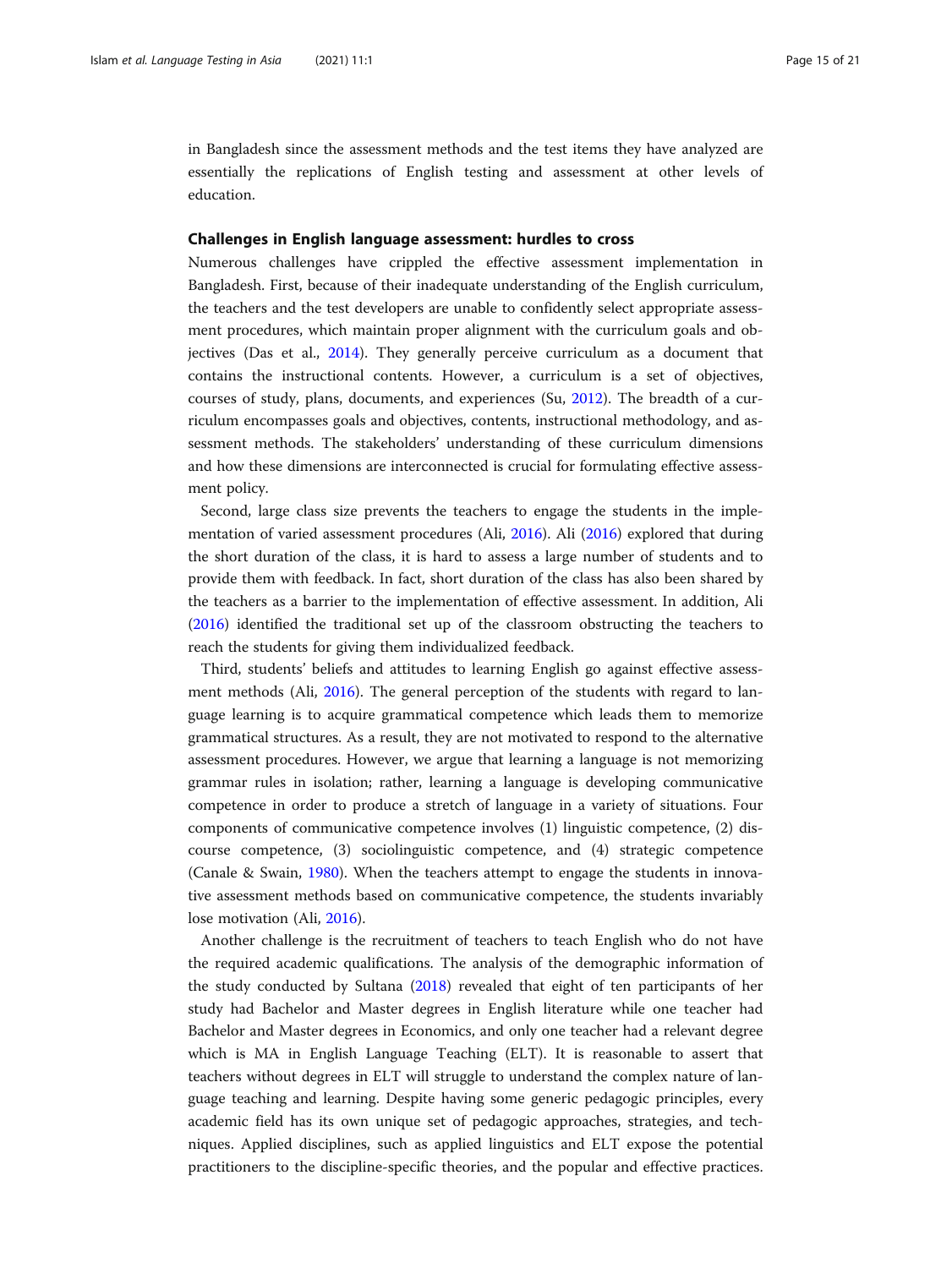Without this exposure, it is not only hard for the practitioners to function in the professional world that demands hands-on training facilitated by them but also they may cause damage to the recipients of the training, i.e., the students.

Worst of all, the assessment practices compromise with the social expectations of the parents and students, such as their expectation of high grades (Ali & Hamid, [2020](#page-17-0)). According to Ali and Hamid ([2020\)](#page-17-0), these social expectations influence the schools and the teachers, and therefore, they adopt assessment methods compatible with "teaching to the test" at the cost of "teaching to the students" (Volante, [2004\)](#page-20-0). This kind of compromise poses threat to the ethics in educational assessment, a significant principle that establishes fairness in assessment (Green, Johnson, Kim, & Pope, [2007;](#page-18-0) Johnson, Green, Kim, & Pope, [2008;](#page-18-0) Pope, Green, Johnson, & Mitchell, [2009;](#page-19-0) Ryan, 1997). A framework of ethics in assessment is essential to guide the teachers, and the administrators to ensure equity (Gipps, [1994](#page-18-0)). It may be noted that any deviation from the ethical practices in assessment will give the students a false notion of self-efficacy (Bandura, [1977\)](#page-18-0), a construct essential for students' self-regulated growth as an independent learner.

# Conclusion and implications

The critical examination and analysis of the various dimensions of English language assessment in this article has promises to improve the knowledge and understanding of the stakeholders concerned. A country with chaotic English language planning and policy (Rahman & Pandian, [2018\)](#page-19-0) has been struggling to settle stable assessment policy consistent with the curriculum goals and objectives. Since assessment shapes learning, the progress of students in learning English has always been affected because of the unsettled dilemmas in the English language assessment policy. There was always a gap between the principles of assessment embedded into the curriculum and the actual assessment practices. Although a few studies could identify some formative assessment practices, the overall assessment practices are summative in Bangladesh.

Heavily hard hit by the high-stakes testing, the curriculum, the learners, and the instructors need to be liberated from this vicious policy. The literature reports that students' achievement in the high-stakes tests is not what is expected of the curriculum. Assessment and the students' processes of learning have intricate relationship. For example, the formative dimensions of assessment integrate learners' processes of learning into consideration when the assessment methods are formulated. Assessment literature produced in Bangladesh has completely ignored this vital factor. While the low achievement in the English courses in general is persistent in Bangladesh, there is researchbased evidence in other parts of the world that classroom-based assessment is yielding benefits. However, the success of continuous assessment which is similar to what we describe as classroom assessment is not optimistic. Hence, the continuous assessment should be strengthened by evidence gathered from more empirical studies. Moreover, alternative assessment methods, such as portfolio assessment, self- and peer assessment, and performance-based assessment may also be integrated into the assessment scheme. These assessment methods may respond to some of our challenges, such as large class size, short duration of the class, and the sole dependence on teachers for the provision of feedback. Feedback is generated by the learners themselves when they employ self-assessment while their peers provide them with feedback when peer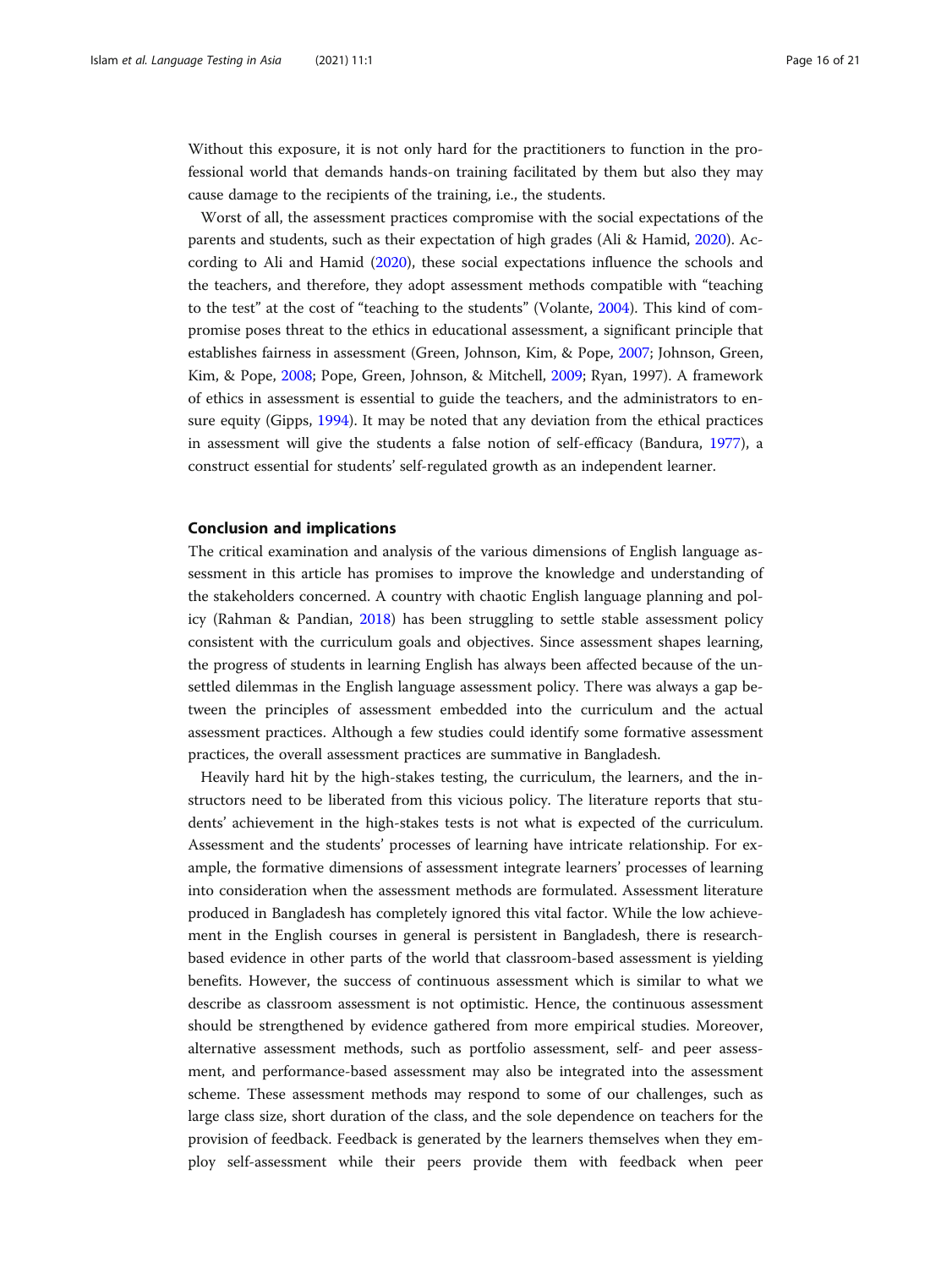assessment is in operation. These feedback practices may take the feedback beyond the four walls of the classroom.

However, one important caveat: it is important to carefully examine the presence of a few alternative assessment methods being used in our assessment system. Researchers (Al Amin & Greenwood, [2018a,](#page-17-0) [2018b](#page-17-0); Sultana, [2018](#page-20-0), 2019) have observed that many instructors are imposed to integrate such assessment methods in their instructional designs although they are unsure about how to implement them. The implication is that we are feeding them with these innovative methods without adequately orienting them to the methods and also, without giving them literacy on how to integrate them into the instructional design. More alarming is the fact that we hardly accommodate any channel to listen to their voices, to gather ideas about their reactions to the innovations, to offer scaffolding so that they feel at home, and most importantly, to empower them as critical agents in the entire process of implementing innovations. One way to do that may be to strengthen the teacher education programs.

Teacher education programs are essential to help teachers gather knowledge, skills, professionalism, and expertise. Although teacher educators focused on transmitting knowledge and information to the teachers in the past (Johnson, 2006), the current paradigm for the teacher educators is to perform the role of transformative agents (Kumaravadivelu, [2012\)](#page-19-0) since the ELT field is currently addressing various critical, socio-political, economic and cultural issues (Izadinia, 2012). Hence, the teacher educators will orient the teachers to the notion that teachers will not only help students improve communicative competence in English but also will create platforms for the students where they will use the language to interrogate and to challenge the current state of affairs (Safari & Pourhashemi, 2012). To be in line with this shifting process, the teacher education institutions and centers in Bangladesh should focus on time-totime curriculum revision since patterns of teaching are constantly changing to cope with the twenty-first-century learning styles shaped by the contemporary sociopolitical, economic, and cultural realities. Without revision and innovation, the curriculum will not be able to train teachers to be effective for the audience coming from the next generations.

Negative washback effects are well documented in the literature as a harmful phenomenon that affects teaching and learning. However, no significant attention has been given by the authority concerned to reverse the consequences of this evil. Washback effects of assessment have been addressed by only a few studies which are limited to the high-stakes examinations. Therefore, more robust empirical studies on washback are required regarding continuous classroom assessment since teachers and students are more frequently affected by the washback during their day-to-day interactions in the English language classroom.

Furthermore, it may be noted that existing studies mostly focused on examining the limitations and flaws of the existing assessment practices, but they did not give enough attention to how a robust assessment culture can be developed. To respond to this, the Ministry of Education may develop an English language assessment manual with detailed discussion on the implementation processes for all levels of education with a view to creating awareness among stakeholders of assessment as a serious educational enterprise. It should be intended to let all think about how assessment operates, and the way students should respond to it. At least, the teachers will be able to make sense of their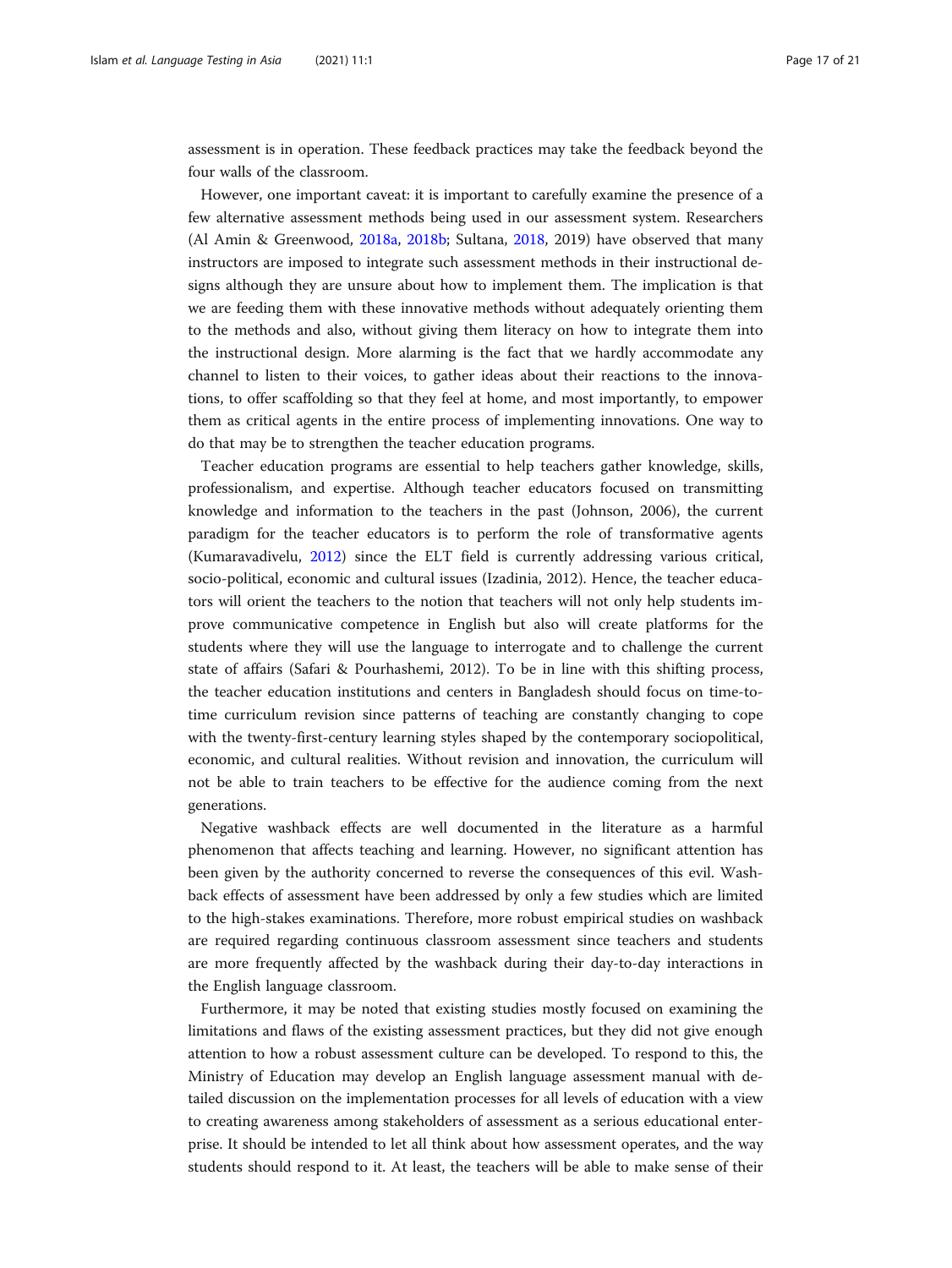<span id="page-17-0"></span>current assessment performance and can plan remedial measures if anything goes wrong.

Last but not least, the underlying testing ideologies prevailing in Bangladesh testing culture warrants critical examination. Rahaman ([2015](#page-19-0)) critiques that testing culture in Bangladesh is influenced by three dominant ideologies: (1) tests are coercive; (2) tests are mechanical; and (3) tests are dehumanizing. Tests are coercive since tests are used as political weapons to exert power on the students to learn English in a particular approach while tests are mechanical since the tests in Bangladesh promote utilitarian gains by the students through rewards and punishments. The dehumanizing nature of tests is evident since the test results socio-psychologically affect students and kill their morale. They often fail to provoke the creative energy of the students, an essential element of effective learning.

#### Abbreviations

CLT: Communicative language teaching; ELT: English language teaching; GTM: Grammar-translation method; SSC: Secondary School Certificate; HSC: Higher Secondary Certificate

#### Acknowledgements

Not applicable.

#### Authors' contributions

MSI made substantial contributions to the study conception and design and acquisition (literature review), analysis, and interpretation of data. MKH, SS, AK and MMR have contributed equally in the review of literature and analysis and involved in drafting the manuscript and revising it critically for important intellectual content. All authors read and approved the final manuscript.

#### Funding

Authors received no funding for the study.

#### Availability of data and materials

Not applicable.

#### Competing interests

The authors declare that they have no competing interests.

#### Author details

<sup>1</sup>Independent University Bangladesh, Dhaka, Bangladesh. <sup>2</sup>United International University, Dhaka, Bangladesh. <sup>3</sup>Goa University, Taleigão, India. <sup>4</sup>BRAC University, Dhaka, Bangladesh. <sup>5</sup>Universiti Sains Malaysia, Penang, Pulau Pinang, Malaysia.

### Received: 29 July 2020 Accepted: 6 December 2020 Published online: 05 January 2021

### References

AERA (2000). AERA position statement concerning high-stakes testing in PreK-12 education. Retrieved April 11, 2002 from [http://](http://aera.net/about/policy/stakes.htm) [aera.net/about/policy/stakes.htm](http://aera.net/about/policy/stakes.htm)

Ahmed, M. (2005). Teaching English in the primary school: Challenges and options. Bangladesh Education Journal, 4(1), 17–23. Akther, R. (2016). Washback effects of Secondary School Certificate (SSC) English Paper-I test in Bangladesh (Unpublished Master's thesis). Chittagong: International Islamic University Chittagong.

- Al Amin, M., & Greenwood, J. (2018a). The examination system in Bangladesh and its impact: On curriculum, students, teachers and society. Language Testing in Asia, 8(1), 1–8 [https://doi.org/10.1186/s40468-018-0060-9.](https://doi.org/10.1186/s40468-018-0060-9)
- Al Amin, M., & Greenwood, J. (2018b). The UN sustainable development goals and teacher development for effective English teaching in Bangladesh: A gap that needs bridging. Journal of Teacher Education for Sustainability, 20(2), 118–138 [https://](https://doi.org/10.2478/jtes-2018-0019) [doi.org/10.2478/jtes-2018-0019](https://doi.org/10.2478/jtes-2018-0019).
- Alam, F. (2018). Revisioning English studies in Bangladesh in the age of globalisation and ELT. In Engaging in educational research, (pp. 241–261). Singapore: Springer.
- Alderson, J. C. (2017). Foreword to the special issue "the common European framework of reference for languages (CEFR) for English language assessment in China" of language testing in Asia. [https://doi.org/10.1186/s40468-017-0049-9.](https://doi.org/10.1186/s40468-017-0049-9)

Alderson, J. C., & Wall, D. (1993). Does washback exist? Applied Linguistics, 14(2), 115–129.

- Ali, M. (2016). Assessment of English language skills at the secondary level in Bangladesh. The Journal of EFL Education and Research, 1(1), 1–7.
- Ali, M. M., & Hamid, M. O. (2020). Teaching English to the test: Why does negative washback exist within secondary education in Bangladesh? Language Assessment Quarterly, 17(2), 129-146 <https://doi.org/10.1080/15434303.2020.1717495>.
- Ali, M. M., Hamid, M. O., & Hardy, I. (2018). Ritualisation of testing: Problematising high-stakes English-language testing in Bangladesh. Compare, 00(00), 1–21 [https://doi.org/10.1080/03057925.2018.1535890.](https://doi.org/10.1080/03057925.2018.1535890)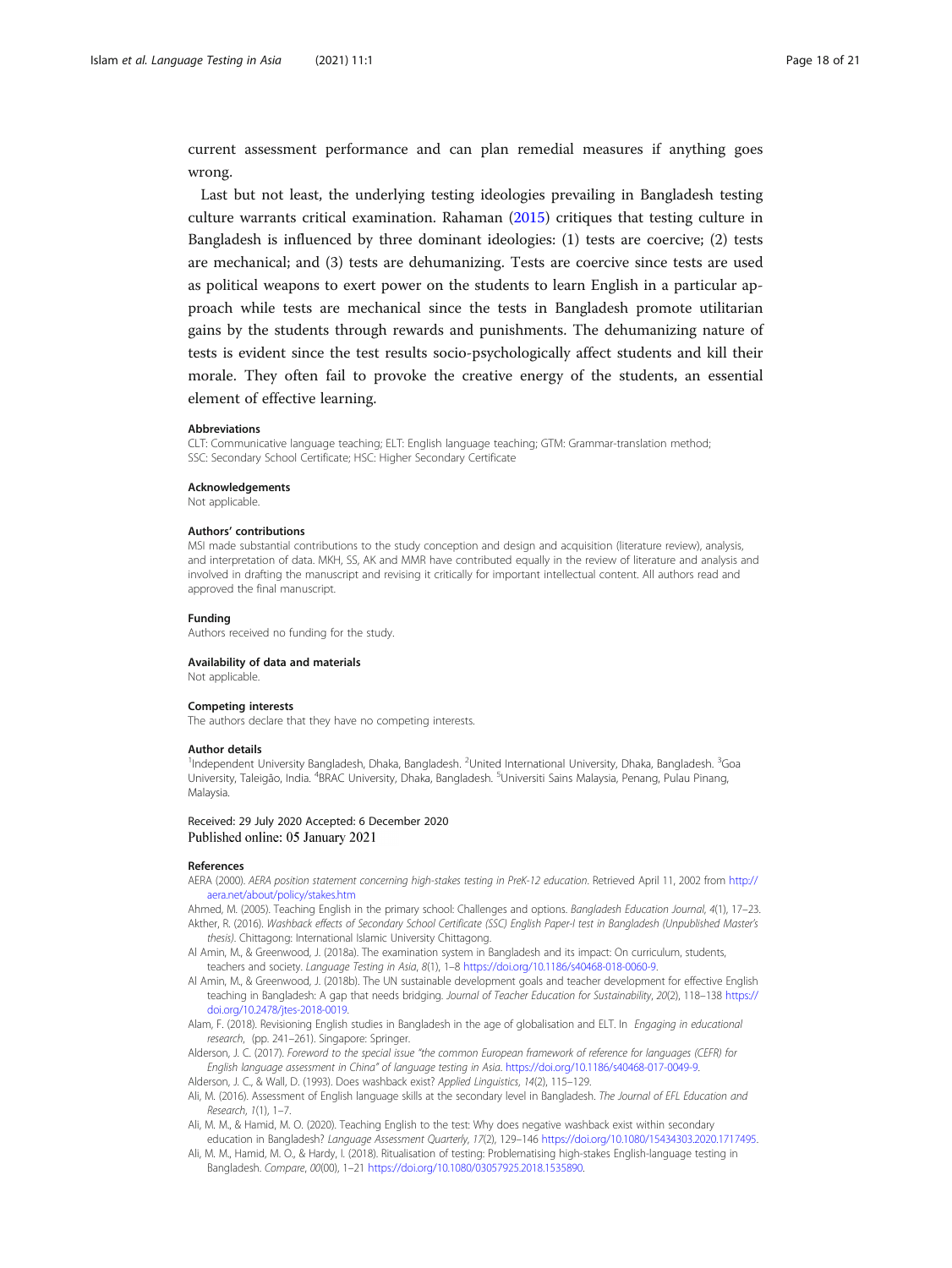- <span id="page-18-0"></span>Ali, M. M., & Walker, A. L. (2014). 'Bogged down' ELT in Bangladesh: Problems and policy. English Today, 30(2), 33–38 [https://](https://doi.org/10.1017/S0266078414000108) [doi.org/10.1017/S0266078414000108](https://doi.org/10.1017/S0266078414000108).
- Ali, & Sultana (2016). A Study of the Validity of English Language Testing at the Higher Secondary Level in Bangladesh. International Journal of Applied Linguistics & English Literature, 5(6).
- Amin, M. A. & Greenwood, J. (2018). The examination system in Bangladesh and its impact: on curriculum, students, teachers and society. Language Testing in Asia.
- Anwaruddin, S. M. (2016). ICT and language teacher development in the global south: A new materialist discourse analysis. Educational Studies.
- Asian Development Bank [ADB]. (2015). Policy reform in Bangladesh's secondary education (1993–2013) tracing causal processes and examining ADB's contribution. Retrieved from: [https://www.adb.org/sites/default/files/evaluationdocument/177777/](https://www.adb.org/sites/default/files/evaluationdocument/177777/files/topical-ban-sec-educ.pdf) [files/topical-ban-sec-educ.pdf](https://www.adb.org/sites/default/files/evaluationdocument/177777/files/topical-ban-sec-educ.pdf)
- Bailey, K. M. (1996). Working for washback: A review of the washback concept in language testing. Language Testing, 13(3), 257–279.
- Bandura, A. (1977). Self-efficacy: Toward a unifying theory of behavioral change. Psychological Review, 84(2), 191–215. Bangladesh Examination Development Unit (2016). Status of the implementation of continuous assessment in secondary
- schools in Bangladesh. Dhaka: Directorate of Secondary and Higher Education.
- Begum, M., & Farooqui, S. (2008). School Based Assessment: Will It Really Change the Education Scenario in Bangladesh? International Education Studies, 1(2), 45-53.
- Billah, M. (2018). পাসের হার ও জিপপএ ৫-এর চেসে পিক্ষার মান বৃজি িরুপর [It is important to increase quality of education than the passing rate]. Banik Barta: Retrieved from [http://bonikbarta.net/bangla/.](http://bonikbarta.net/bangla/)
- Black, P., & Wiliam, D. (1998). Assessment and classroom learning. Assessment in Education: Principles, Policy and Practice, 5(1), 7–74.
- Brown, H. D., & Abeywickrama, P. (2019). Language assessment: Principles and classroom practices, (3rd ed., ). New Jersey: Pearson Education, Inc.
- Brown, H. D., & Lee, H. (2015). Teaching by principles: An interactive approach to language pedagogy, (4th ed., ). New York: Pearson.
- Canale, M., & Swain, M. (1980). Theoretical bases of communicative approaches to second language teaching and testing. Applied Linguistics, I(1), 1–47.
- Cheng, L. (1998). Impact of a public English examination change on students' perceptions and attitudes toward their English learning. Studies in Educational Evaluation, 24(3), 279–301.
- Cheng, L., & Curtis, A. (2004). Washback or backwash: A review of the impact of testing on teaching and learning. In L. Cheng, Y. Watanabe, & A. Curtis (Eds.), Washback in language testing: Research contexts and methods, (pp. 3–17). Mahwah: Lawrence Erlbaum Associates, Inc..
- Cheng, L., & Curtis, A. (Eds.) (2010). English language assessment and the Chinese learner. New York: Routledge: Taylor's & Francis Group.
- Choudhury, R. K. (2010). Appropriateness and relevancy of communicative language teaching (CLT) for Bangladesh: A perspective from Bangladeshi rural secondary school English teachers, (PhD thesis). New York: Columbia University.
- Chowdhury, R., & Kabir, A. H. (2014). Language wars: English education policy and practice in Bangladesh. Multilingual Education, 4(1), 1–16 <https://doi.org/10.1186/s13616-014-0021-2>.
- Cochran-Smith, M., & Fries, K. (2005). The AERA panel on research and teacher education: Context and goals. In M. Cochran-Smith, & K. Zeichner (Eds.), Studying teacher education: The report of the AERA panel on research and teacher education, (pp. 37–68). Mahwah: Erlbaum.

Dainik Shiksha. (2020). Prathomik Shomaponi Porikkhar Proshno Kathamo o Nombor Banton. 2 June 2020. Retrieved from, [www.dainikshiksha.com/](http://www.dainikshiksha.com/%E0%A6%AA%E0%A7%8D%E0%A6%B0%E0%A6%BE%E0%A6%A5%E0%A6%AE%E0%A6%BF%E0%A6%95-%E0%A6%B8%E0%A6%AE%E0%A6%BE%E0%A6%AA%E0%A6%A8%E0%A7%80-%E0%A6%AA%E0%A6%B0%E0%A7%80%E0%A6%95%E0%A7%8D%E0%A6%B7%E0%A6%BE%E0%A6%B0-%E0%A6%AA%E0%A7%8D%E0%A6%B0%E0%A6%B6%E0%A7%8D%E0%A6%A8-%E0%A6%95%E0%A6%BE%E0%A6%A0%E0%A6%BE%E0%A6%AE%E0%A7%8B-%E0%A6%93-%E0%A6%A8%E0%A6%AE%E0%A7%8D%E0%A6%AC%E0%A6%B0-%E0%A6%AC%E0%A6%BF%E0%A6%AD%E0%A6%BE%E0%A6%9C%E0%A6%A8/190156/)প্রাথমকি-সমাপনী-পরীক্ষার-প্রশ্ন-কাঠাম-াও-নম্বর-বভিাজন/190156,

Darling-Hammond, L. (2008). The case for university based teacher education. In M. Cochran-Smith, S. Feiman-Nemser, D. J. McIntyre, & K. E. Demers (Eds.), Handbook of research on teacher education: Enduring questions and changing contexts, (pp. 333–346). New York: Routledge.

Das, S., Shaheen, R., Shrestha, P., Rahman, A., & Khan, R. (2014). Policy versus ground reality: Secondary English language assessment system in Bangladesh. Curriculum Journal, 25(3), 326–343 [https://doi.org/10.1080/09585176.2014.909323.](https://doi.org/10.1080/09585176.2014.909323)

- Elliott, J. (2000). NCAE: ABCs accountability statement. Retrieved March 3, 2003 from, [http://www.ncae.org/news/000717pr.](http://www.ncae.org/news/000717pr.shtml) [shtml](http://www.ncae.org/news/000717pr.shtml)
- Evertson, C., Hawley, W., & Zlotnick, M. (1985). Making a difference in educational quality through teacher education. Journal of Teacher Education, 36(3), 2–12 [https://doi.org/10.1177/002248718503600302.](https://doi.org/10.1177/002248718503600302)
- Farjadnasab, A. H., & Khodashenas, M. R. (2017). The effect of indirect written corrective feedback on students' writing accuracy. International Journal of Research in English Education. [https://doi.org/10.23971/jefl.v6i2.401.](https://doi.org/10.23971/jefl.v6i2.401)
- Ferman, I. (2004). The washback of an EFL national oral matriculation. In L. Cheng, Y. Watanabe, & A. Curtis (Eds.), Washback in language testing: Research contexts and methods, (pp. 191–210). Mahwah: Lawrence Erlbaum Associates.
- Gipps, C. V. (1994). Beyond testing: Towards a theory of educational assessment. Washington, DC: The Falmer Press. Goodwyn, A. (1997). Developing English teachers: The role of mentorship in a reflective profession. Philadelphia: Open University
- Press.
- Gordon, S. P., & Reese, M. (1997). High-stakes testing: Worth the price? Journal of School Leadership, 7, 345–368.
- Green, S., Johnson, R., Kim, D., & Pope, N. (2007). Ethics in classroom assessment practices: Issues and attitudes. Teaching and Teacher Education, 23, 999–1011.
- Gronlund, N. E. (1998). In 4th (Ed.), Measurement and Evaluation in Teaching, (p. 96). New York: Macmillan Publishing Co., Inc. Hagger, H., & McIntyre, D. (2006). Learning teaching from teachers: Realizing the potential of school based teacher education. New York: Open University Press.
- Hamid, M. O., & Baldauf, R. B. J. (2008). Will CLT bail out the bogged down ELT in Bangladesh? English Today, 24(3), 289–310 [https://doi.org/10.1017/S0266078408000254.](https://doi.org/10.1017/S0266078408000254)
- Hamid, M. O., & Honan, E. (2012). Communicative English in the primary classroom: Implications for English-in-education policy and practice in Bangladesh. Language, Culture and Curriculum, 25(2), 139–156.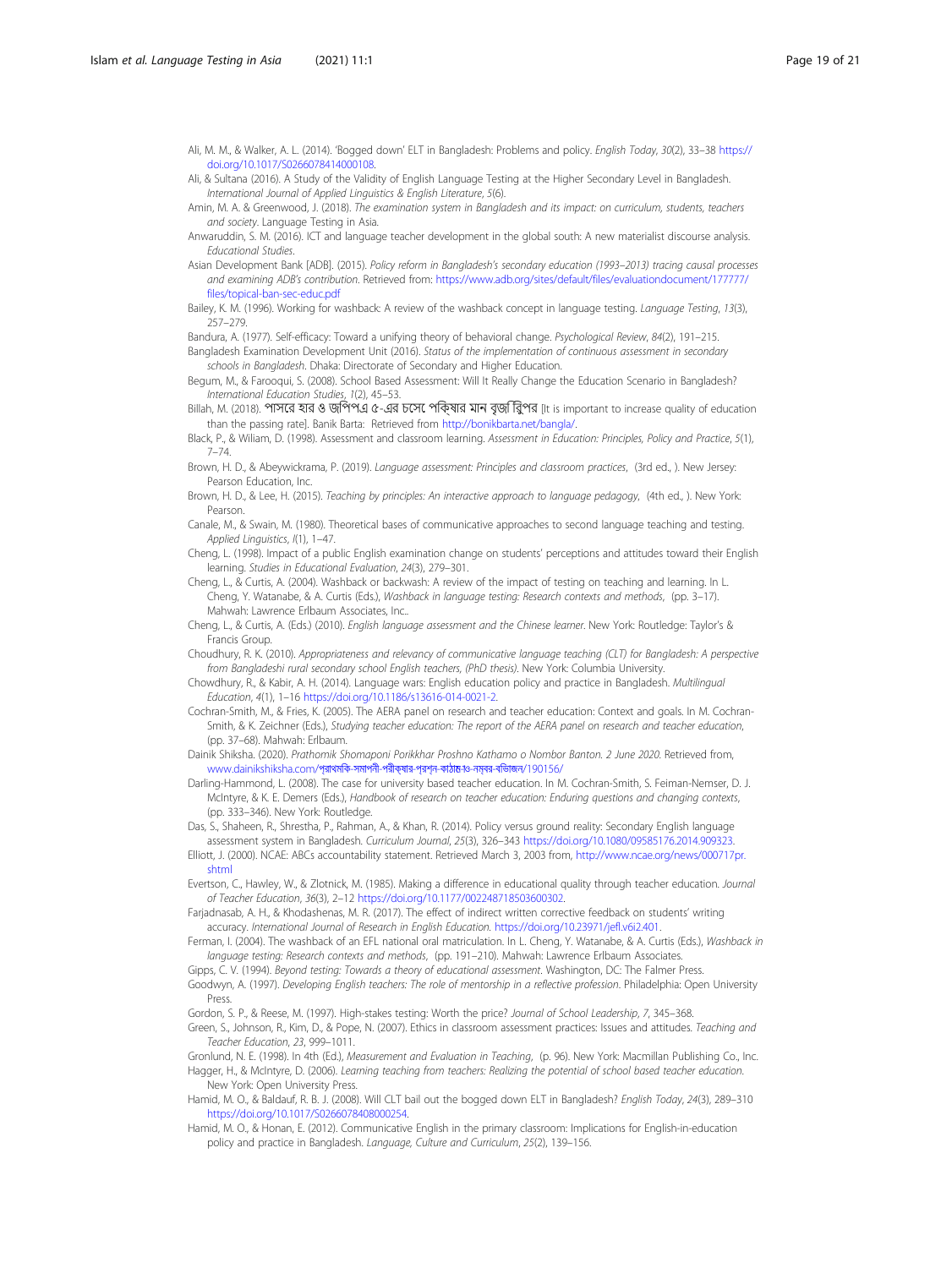<span id="page-19-0"></span>Hamid, M. O., Jahan, I., & Islam, M. M. (2013). Medium of instruction policies and language practices, ideologies and institutional divides: Voices of teachers and students in a private university in Bangladesh. Current Issues in Language Planning, 14(1), 144–163.

Hamid, M. O., Sussex, R., & Khan, A. (2009). Private tutoring in English for secondary school students in Bangladesh. Tesol Quarterly, 43(2), 281–308.

Harlen, W. (2007). Assessment of Learning. London: Sage Publications.

Hasan, M. M. (2020). Using various assessment and feedback tools for teaching English at the undergraduate level in Bangladesh. International Journal of Science and Business, 4(1), 214–227 [https://doi.org/10.5281/zenodo.3703145.](https://doi.org/10.5281/zenodo.3703145)

Hughes, A. (1989). Testing for language teachers. Cambridge: CUP.

Hyland, K. (2006). English for academic purposes. An advanced resource book. London: Routledge.

Islam, M. S. (2019). Assessment dilemmas in educational institutions. Dhaka Tribune: Retrieved from [https://www.dhakatribune.](https://www.dhakatribune.com/opinion/op-ed/2019/07/25/assessment-dilemmas-in-educational-institutions) [com/opinion/op-ed/2019/07/25/assessment-dilemmas-in-educational-institutions.](https://www.dhakatribune.com/opinion/op-ed/2019/07/25/assessment-dilemmas-in-educational-institutions)

- Islam, M. S., & Bt Stapa, M. (2019). Investigating the potentials of classroom assessment: A critical discussion. International Journal of Engineering and Advanced Technology, 8(5), 1172–1179 [https://doi.org/10.35940/ijeat.E1165.0585C19.](https://doi.org/10.35940/ijeat.E1165.0585C19)
- Izadinia, M. (2012). Teacher educators as role models: A qualitative examination of student teachers' and teacher educators' views towards their roles. The Qualitative Report, 17(24), 1–15 <http://nsuworks.nova.edu/tqr/vol17/iss24/1/>.
- Johnson, K. E. (2006). The sociocultural turn and its challenges for second language teacher education. TESOL Quarterly, 40(1), 235–257 <http://www.jstor.org/stable/40264518>.

Johnson, R., Green, S., Kim, D., & Pope, N. (2008). Educational leaders' perceptions about ethical assessment practices. The American Journal of Evaluation, 29, 520–530.

Jones, M. G., Jones, B. D., & Hargrove, T. Y. (2003). The unintended consequences of high-stakes testing. Lanham: Rowman & Littlefield Publishers.

Kabir, M. H. (2011). Backwash effects of examinations upon teaching and learning of English. Horizon, 4, 121-142.

Karim, A., & Mohamed, A. R. (2019). Examining the impact of an English in action training program on secondary-school English teachers ' classroom practice in Bangladesh examining the impact of an English in action training program on. Qualitative Report, 24(3), 441–469.

Karim, A., Shahed, F. H., Mohamed, A. R., Rahman, M. M., & Ismail, S. A. M. M. (2019). Evaluation of the Teacher Education Programs in EFL Context: A Testimony of Student Teachers' Perspective. International Journal of Instruction, 12(1), 127– 146.

Khan, R. (2010). English language assessment in Bangladesh: Developments and challenges. In Y. Moon, & B. Spolsky (Eds.), Language assessment in Asia: Local, regional or global? (pp. 121–157). South Korea: Asia TEFL.

Kumaravadivelu, B. (2012). Language teacher education for a global society: A modular model for knowing, analysing, recognizing, doing, and seeing. New York: Routledge.

Kwon, S. K., Lee, M., & Shin, D. (2017). Educational assessment in the Republic of Korea: lights and shadows of high-stake exam-based education system. Assessment in Education: Principles, Policy &Practice, 24(1), 60–77.

Looney, A., Cumming, J., van Der Kleij, F., & Harris, K. (2018). Reconceptualising the role of teachers as assessors: Teacher assessment identity. Assessment in Education: Principles, Policy and Practice, 25(5), 442–467 [https://doi.org/10.1080/](https://doi.org/10.1080/0969594X.2016.1268090) [0969594X.2016.1268090](https://doi.org/10.1080/0969594X.2016.1268090).

Maniruzzaman, M., & Hoque, M. E. (2010). How does washback work on the EFL syllabus and curriculum? A case study at the HSC level in Bangladesh. Language in India, 10(12), 49–88.

McNamara, T. (2000). Language testing. Oxford: Oxford University Press.

Messick, S. (1989). Validity. In R. L. Linn (Ed.), Educational measurement, (3rd ed., pp. 13–104). New York: American Council on education and Macmillan.

Miller, C. M. I., & Parlett, M. (1974). Up to the mark: A study of the examination game. Guildford: Society for Research into Higher Education.

Miller, M. D., Linn, L. R., & Gronlund, E. N. (2009). Measurement and assessment in teaching. New Jersey: Pearson Education, Inc. Ministry of Education (1976). Bangladesh Shikkha Commission Report. Dhaka: Ministry of Education, People's Republic of

**Bangladesh** Ministry of Education (2010). National education policy. Dhaka: Ministry of Education, Government of Bangladesh [http://old.](http://old.moedu.gov.bd/index.php?option=com_content&task=view&id=338&Itemid=416)

[moedu.gov.bd/index.php?option=com\\_content&task=view&id=338&Itemid=416.](http://old.moedu.gov.bd/index.php?option=com_content&task=view&id=338&Itemid=416) MoE. (2020). Intermediate and Secondary Education Boards, Bangladesh. Retrieved from: <http://www.educationboard.gov.bd/>

National Curriculum (2012). English: Classes I-XII. Dhaka: National Curriculum and Textbook Board (NCTB) [http://www.](http://www.portalnctb.gov.bd/) [portalnctb.gov.bd/](http://www.portalnctb.gov.bd/).

NCTB (2012). National Curriculum. Dhaka: National Curriculum & Textbook Board.

NCTB (2016). Teachers' Edition. Dhaka: National Curriculum & Textbook Board.

NCTB (2020). Teachers' Edition. Dhaka: National Curriculum & Textbook Board Retrieved from: [https://drive.google.com/file/d/](https://drive.google.com/file/d/0B8L6VJQZe3EEaXNKdkhLZm40bWM/view) [0B8L6VJQZe3EEaXNKdkhLZm40bWM/view.](https://drive.google.com/file/d/0B8L6VJQZe3EEaXNKdkhLZm40bWM/view)

Nichols, S., & Berlinger, D.C. (2005). The inevitable corruption of indicators and educators through high-stakes testing. EPSL-0503- 101-EPRU. March 23, 2005. Retrieved from, [http://www.greatlakescenter.org/pdf/EPSL-0503](http://www.greatlakescenter.org/pdf/EPSL-0503%E2%80%93101-EPRU.pdf)–101-EPRU.pdf.

- Nunan, D. (2003). The impact of English as a global language on educational policies and practices in the Asia‐Pacific Region. TESOL Quarterly, 37(4), 589–613.
- Obaidul Hamid, M. (2010). Globalisation, English for everyone and English teacher capacity: Language policy discourses and realities in Bangladesh. Current Issues in Language Planning, 11(4), 289–310.
- Pedulla, J. J., Abrams, L. M., Madaus, G. F., Russell, M. K., Ramos, M. A., & Miao, J. (2003). Perceived effects of state-mandated testing programs on teaching and learning: Findings from a national survey of teachers. Boston: Boston College, National Board on Educational Testing and Public Policy Retrieved January 7, 2004 from [http://www.bc.edu/research/nbetpp/](http://www.bc.edu/research/nbetpp/statements/nbr2.pdf) [statements/nbr2.pdf](http://www.bc.edu/research/nbetpp/statements/nbr2.pdf).

Pellegrino, J. W. (2010). The design of an assessment system for the race to the top: A learning sciences perspective on issues of growth and measurement. Princeton: Educational Testing Service.